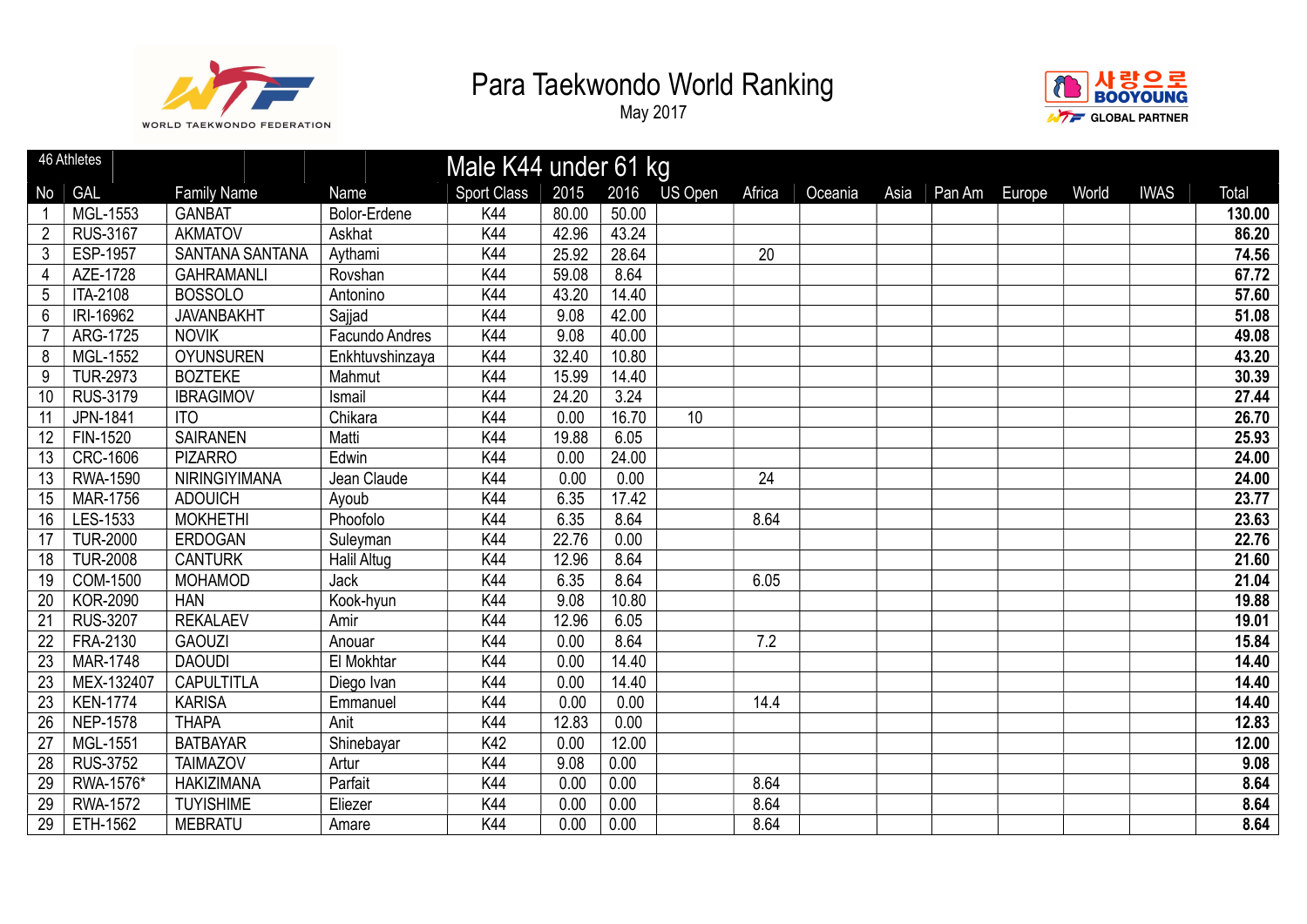

May 2017



| 32 | <b>IND-1815</b> | <b>KUMAR</b>         | Hemant       | K44 | 0.00 | 6.48 |   |      |  | 6.48 |
|----|-----------------|----------------------|--------------|-----|------|------|---|------|--|------|
| 32 | AZE-1992        | NUSRATDINOV          | Emin         | K44 | 6.48 | 0.00 |   |      |  | 6.48 |
| 34 | <b>FRA-2807</b> | <b>HAMOU</b>         | Jonathan     | K44 | 0.00 | 6.05 |   |      |  | 6.05 |
| 34 | COD-1592        | <b>KASEREKA</b>      | Samuel Jonas | K44 | 0.00 | 0.00 |   | 6.05 |  | 6.05 |
| 34 | <b>KEN-1773</b> | <b>KIZARO</b>        | Samuel Masha | K44 | 0.00 | 0.00 |   | 6.05 |  | 6.05 |
| 34 | <b>KEN-1776</b> | <b>KAINGU</b>        | Thomas       | K44 | 0.00 | 0.00 |   | 6.05 |  | 6.05 |
| 34 | RWA-1570        | <b>NSANZUMUKIZA</b>  | Dieudonne    | K44 | 0.00 | 0.00 |   | 6.05 |  | 6.05 |
| 34 | RWA-1573        | <b>SAFARI</b>        | Dieudonne    | K44 | 0.00 | 0.00 |   | 6.05 |  | 6.05 |
| 34 | ETH-1561        | <b>ZERIHUN</b>       | Wasihun      | K44 | 0.00 | 0.00 |   | 6.05 |  | 6.05 |
| 41 | <b>USA-9508</b> | <b>HANKINS</b>       | Robert       | K44 | 0.00 | 0.00 | 6 |      |  | 6.00 |
| 42 | <b>UAE-1700</b> | <b>ALMAHRI</b>       | Ali Mohammed | K44 | 4.54 | 0.00 |   |      |  | 4.54 |
| 43 | AFG-1833        | <b>HAIDARY</b>       | Zubair       | K44 | 0.00 | 4.32 |   |      |  | 4.32 |
| 43 | ESP-1607        | <b>VIDAL ALVAREZ</b> | Alejandro    | K43 | 0.00 | 4.32 |   |      |  | 4.32 |
| 45 | <b>UKR-2090</b> | <b>ALIEKSIEIEV</b>   | Vitalii      | K44 | 3.03 | 0.00 |   |      |  | 3.03 |
| 46 | KAZ-1860        | <b>SERIKOV</b>       | Maxat        | K44 | 2.16 | 0.00 |   |      |  | 2.16 |

\*Refugee athlete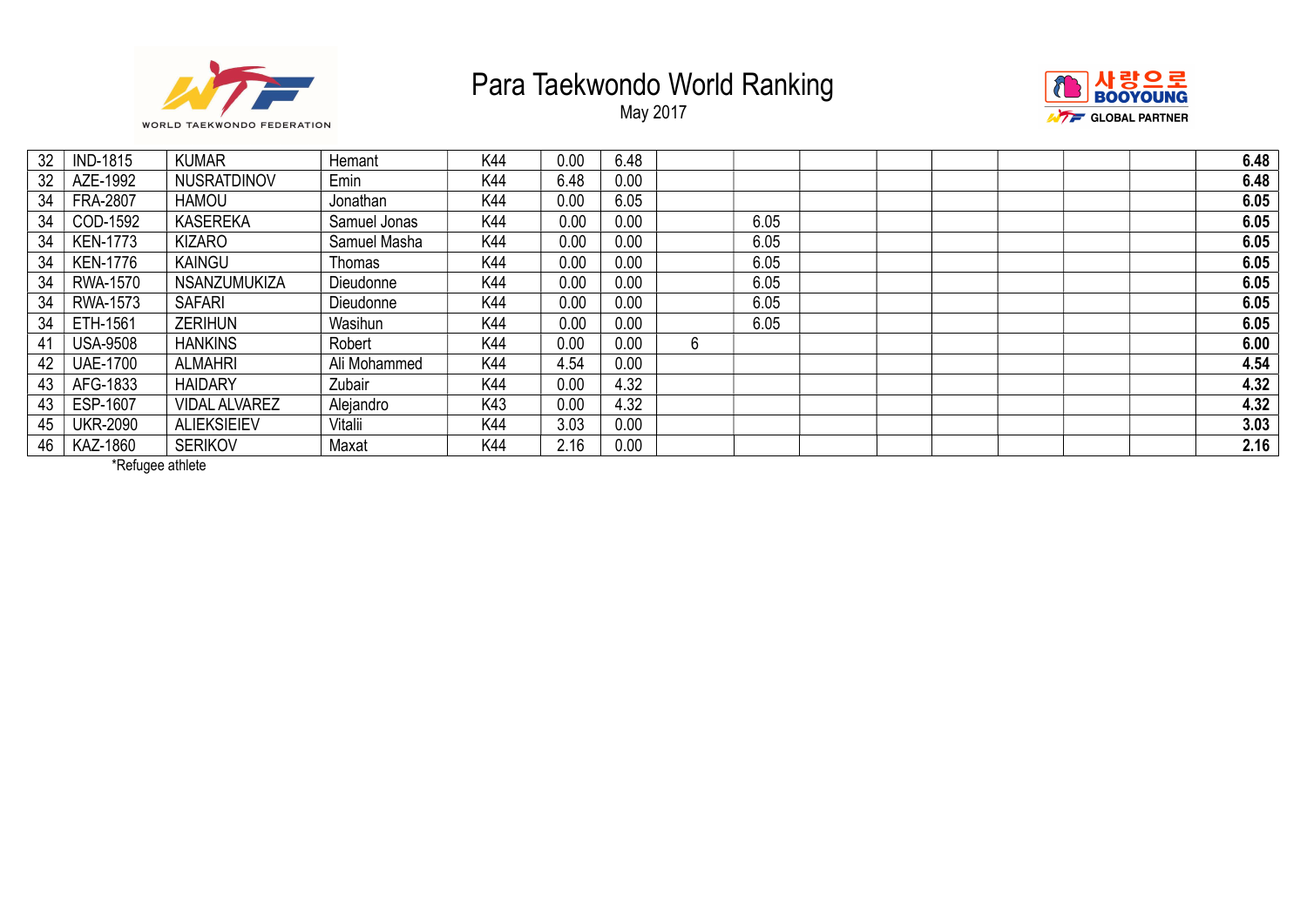



|                 | 44 athletes     |                         |                | Male K44 under 75 kg |        |       |                   |        |         |      |               |       |             |        |
|-----------------|-----------------|-------------------------|----------------|----------------------|--------|-------|-------------------|--------|---------|------|---------------|-------|-------------|--------|
| No              | <b>GAL</b>      | <b>Family Name</b>      | Name           | <b>Sport Class</b>   | 2015   | 2016  | <b>US</b><br>Open | Africa | Oceania | Asia | Pan Am Europe | World | <b>IWAS</b> | Total  |
|                 | IRI-1576        | POURRAHNAMAAHMAD        | Mahdi          | K44                  | 110.00 | 42.00 |                   |        |         |      |               |       |             | 152.00 |
| $\overline{2}$  | <b>RUS-1878</b> | <b>NAZARENKO</b>        | Vitalii        | K44                  | 42.63  | 17.64 |                   |        |         |      |               |       |             | 60.27  |
| $\mathbf{3}$    | <b>MAR-1738</b> | <b>AATIF</b>            | Mohammed       | K44                  | 12.96  | 28.32 |                   | 14.40  |         |      |               |       |             | 55.68  |
| 4               | GER-3436        | <b>CELIK</b>            | Hasim          | K44                  | 43.20  | 8.64  |                   |        |         |      |               |       |             | 51.84  |
| 5               | <b>TUR-2001</b> | <b>CELIK</b>            | Fatih          | K44                  | 43.76  | 6.05  |                   |        |         |      |               |       |             | 49.81  |
| 6               | <b>USA-5488</b> | <b>SABATES</b>          | Felix          | K44                  | 0.00   | 37.22 | 10.00             |        |         |      |               |       |             | 47.22  |
|                 | ESP-1609        | AMADO GARAGARZA         | Gabriel        | K44                  | 13.40  | 13.25 |                   | 20.00  |         |      |               |       |             | 46.65  |
| 8               | AZE-1730        | <b>ABUZARLI</b>         | Abulfaz        | K44                  | 25.92  | 14.40 |                   |        |         |      |               |       |             | 40.32  |
| 9               | <b>CRC-1718</b> | <b>MOLINA</b>           | Andres         | K44                  | 0.00   | 40.00 |                   |        |         |      |               |       |             | 40.00  |
| $9\,$           | <b>RUS-1592</b> | <b>ISALDIBIROV</b>      | Magomedzagir   | K44                  | 0.00   | 40.00 |                   |        |         |      |               |       |             | 40.00  |
| $\overline{11}$ | <b>RUS-1634</b> | CHEPURENKOV             | <b>Boris</b>   | K44                  | 19.88  | 11.45 |                   |        |         |      |               |       |             | 31.33  |
| 12              | <b>RUS-1879</b> | <b>KUPEEV</b>           | Georgii        | K44                  | 30.96  | 0.00  |                   |        |         |      |               |       |             | 30.96  |
| 13              | <b>MAR-1745</b> | <b>ZOUINE</b>           | Azeddine       | K44                  | 9.08   | 14.40 |                   |        |         |      |               |       |             | 23.48  |
| 14              | RUS-3192        | <b>AMAROV</b>           | Makhdi         | K44                  | 22.47  | 0.00  |                   |        |         |      |               |       |             | 22.47  |
| 15              | <b>UAE-1700</b> | <b>ALMAHRI</b>          | Ali Mohammed   | K44                  | 21.08  | 0.00  |                   |        |         |      |               |       |             | 21.08  |
| 15              | <b>TUR-1994</b> | <b>TOKDOGAN</b>         | Yasin          | K44                  | 21.08  | 0.00  |                   |        |         |      |               |       |             | 21.08  |
| $\overline{17}$ | IRI-12547       | AZIZIAGHDAM             | Asghar         | K44                  | 0.00   | 20.00 |                   |        |         |      |               |       |             | 20.00  |
| 18              | <b>RUS-4255</b> | <b>FEOFANOV</b>         | Vladimir       | K44                  | 0.00   | 19.80 |                   |        |         |      |               |       |             | 19.80  |
| 19              | FRA-2130        | <b>GAOUZI</b>           | Anouar         | K44                  | 6.35   | 11.70 |                   |        |         |      |               |       |             | 18.05  |
| 20              | KAZ-1860        | <b>SERIKOV</b>          | Maxat          | K44                  | 15.56  | 0.00  |                   |        |         |      |               |       |             | 15.56  |
| 21              | MEX-132398      | <b>BUITIAN SANTIAGO</b> | Angel de Jesus | K44                  | 0.00   | 14.40 |                   |        |         |      |               |       |             | 14.40  |
| $\overline{22}$ | <b>USA-1505</b> | <b>ESPINOSA</b>         | Daniel         | K42                  | 0.00   | 7.50  | 6.00              |        |         |      |               |       |             | 13.50  |
| 23              | <b>NEP-1579</b> | <b>KUNWAR</b>           | Chinta Bahadur | K44                  | 12.83  | 0.00  |                   |        |         |      |               |       |             | 12.83  |
| $\overline{24}$ | <b>SRB-2936</b> | <b>SPAJIC</b>           | Nicola         | K44                  | 0.00   | 0.00  |                   | 12.00  |         |      |               |       |             | 12.00  |
| 25              | KAZ-1809        | ZHUMAY                  | Bekzhan        | K44                  | 9.08   | 0.00  |                   |        |         |      |               |       |             | 9.08   |
| 25              | NIG-1538        | <b>OUMAROU GOUZAE</b>   | Ismael         | K44                  | 9.08   | 0.00  |                   |        |         |      |               |       |             | 9.08   |
| $\overline{27}$ | EGY-2693        | <b>EMARA</b>            | Mohamed        | K44                  | 0.00   | 8.64  |                   |        |         |      |               |       |             | 8.64   |
| $\overline{27}$ | PER-1844        | <b>RENTERIA CERNA</b>   | Shiroy         | K44                  | 0.00   | 8.64  |                   |        |         |      |               |       |             | 8.64   |
| 27              | GRE-2445        | <b>PANAGIOTOPOULOS</b>  | Vasileios      | K44                  | 0.00   | 8.64  |                   |        |         |      |               |       |             | 8.64   |
| 27              | GHA-1636        | <b>MOHAMMED</b>         | Azumah Salih   | K44                  | 0.00   | 0.00  |                   | 8.64   |         |      |               |       |             | 8.64   |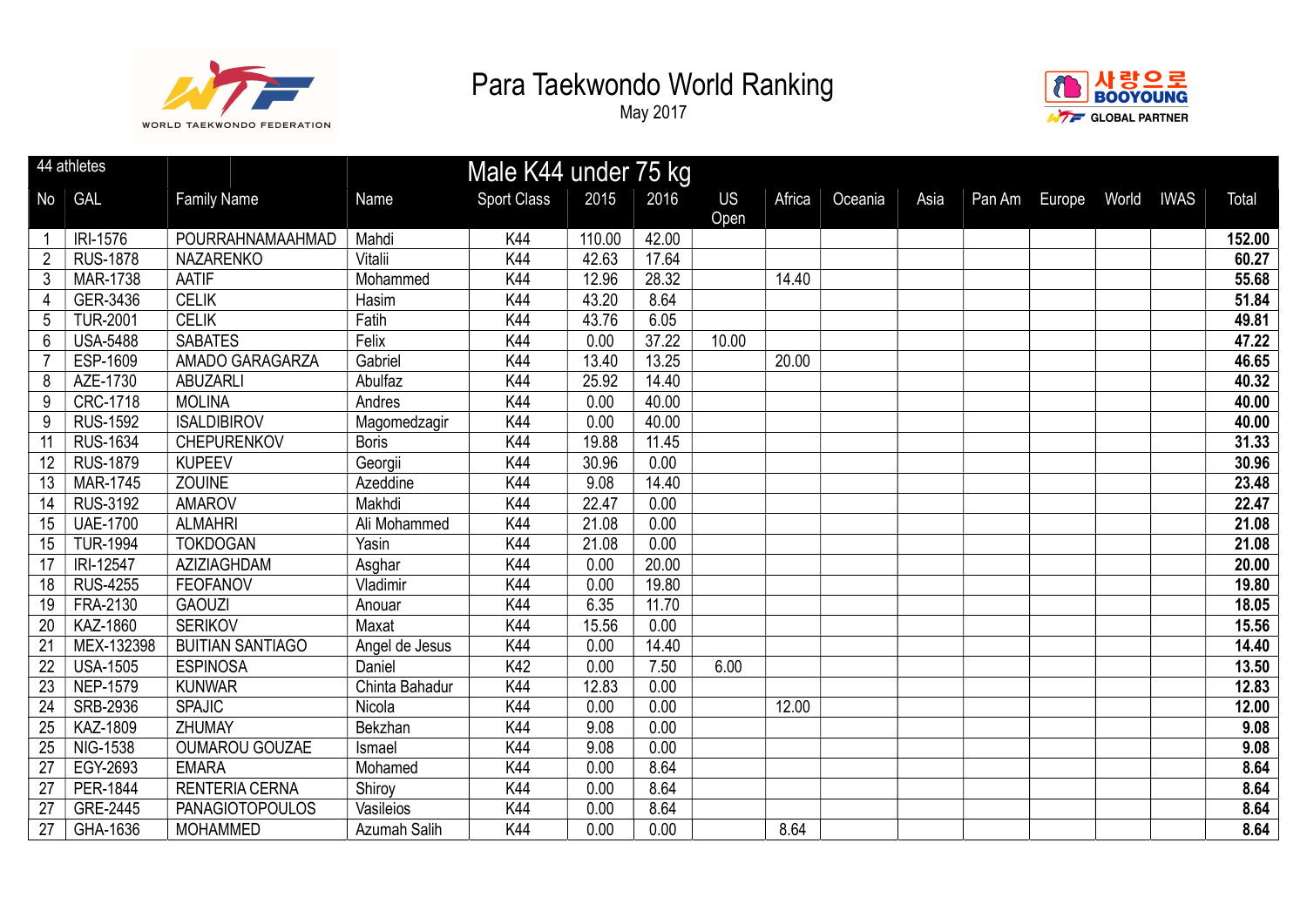





| 27 | <b>KEN-1772</b> | <b>KABANI</b>     | Peter Yeri   | K44 | 0.00 | 0.00 |      | 8.64 |  |  | 8.64 |
|----|-----------------|-------------------|--------------|-----|------|------|------|------|--|--|------|
| 32 | <b>NEP-1554</b> | <b>SHAKYA</b>     | Arun         | K44 | 7.20 | 0.00 |      |      |  |  | 7.20 |
| 32 | IRI-1577        | <b>JAFARZADEH</b> | Mahmoud      | K42 | 7.20 | 0.00 |      |      |  |  | 7.20 |
| 32 | FRA-3072        | <b>AKAKPO</b>     | Alain        | K44 | 0.00 | 0.00 |      | 7.20 |  |  | 7.20 |
| 35 | <b>IND-1830</b> |                   | Vishal       | K44 | 0.00 | 6.48 |      |      |  |  | 6.48 |
| 35 | <b>IND-1835</b> | <b>TIRKEY</b>     | Naresh Kumar | K44 | 0.00 | 6.48 |      |      |  |  | 6.48 |
| 35 | KOR-4250        | <b>CHOI</b>       | Jae-Sik      | K44 | 0.00 | 6.48 |      |      |  |  | 6.48 |
| 38 | <b>RUS-3218</b> | <b>IAKHIAEV</b>   | <b>Bilal</b> | K44 | 3.03 | 3.24 |      |      |  |  | 6.27 |
| 39 | SRB-2851        | <b>MILJKOVIC</b>  | Nemanja      | K44 | 0.00 | 6.05 |      |      |  |  | 6.05 |
| 39 | POL-2044        | <b>MAKULEC</b>    | Juliusz      | K44 | 0.00 | 6.05 |      |      |  |  | 6.05 |
| 41 | PHI-1775        | <b>GANAPIN</b>    | Allain Keanu | K44 | 0.00 | 4.54 |      |      |  |  | 4.54 |
| 42 | <b>NEP-1552</b> | <b>ADHIKARI</b>   | Hiramani     | K44 | 4.32 | 0.00 |      |      |  |  | 4.32 |
| 42 | <b>UKR-2174</b> | <b>VEDMEDENKO</b> | Roman        | K44 | 4.32 | 0.00 |      |      |  |  | 4.32 |
| 44 | <b>USA-8000</b> | <b>METZ</b>       | David        | K44 | 0.00 | 0.00 | 3.60 |      |  |  | 3.60 |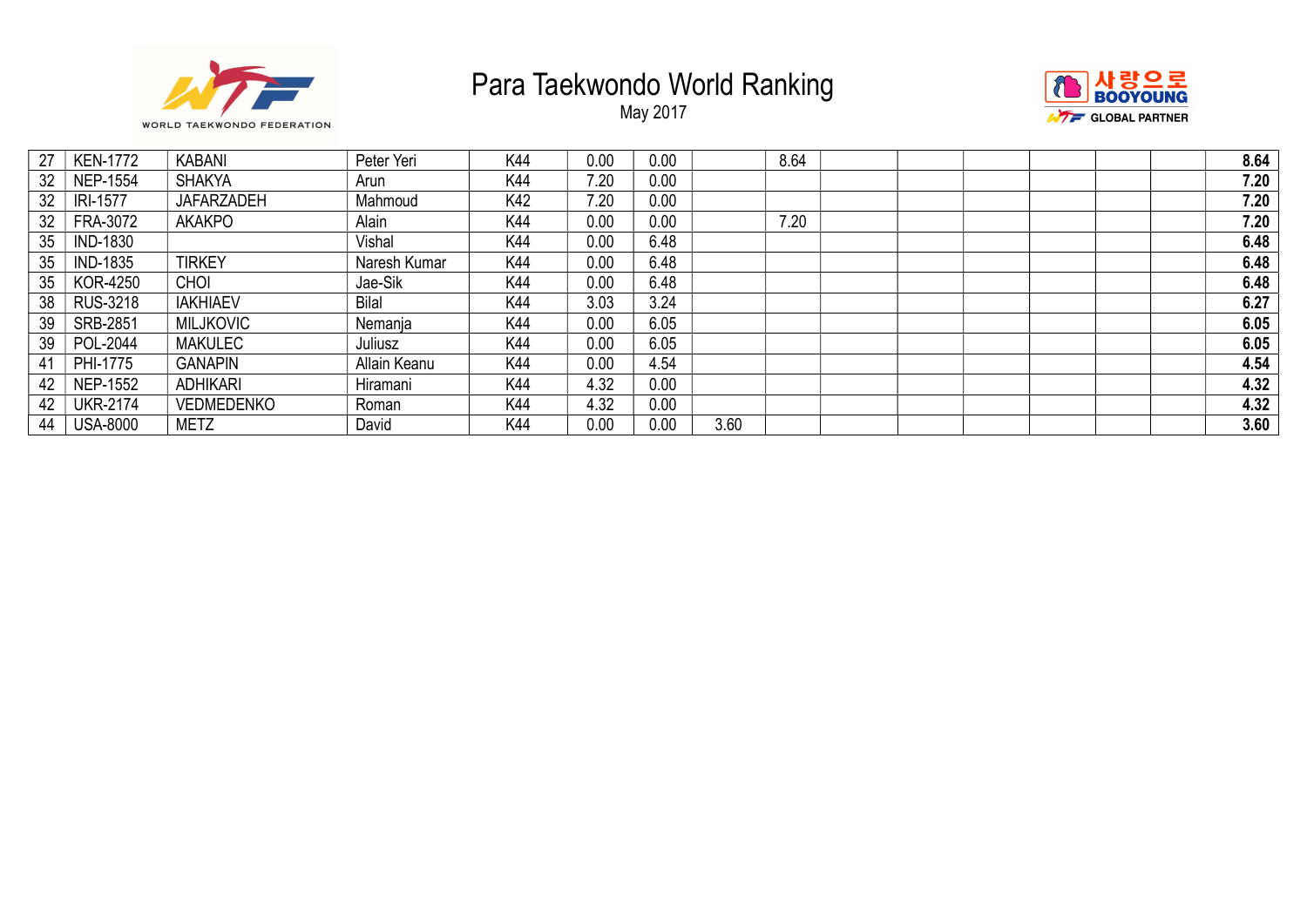



|                 | 38 athletes     |                        |             | Male K44 over 75 kg |       |       |            |        |         |      |        |        |       |             |        |
|-----------------|-----------------|------------------------|-------------|---------------------|-------|-------|------------|--------|---------|------|--------|--------|-------|-------------|--------|
| No.             | <b>GAL</b>      | <b>Family Name</b>     | <b>Name</b> | <b>Sport Class</b>  | 2015  | 2016  | US Open    | Africa | Oceania | Asia | Pan Am | Europe | World | <b>IWAS</b> | Total  |
|                 | CRO-2030        | <b>MIKULIC</b>         | Ivan        | K44                 | 82.32 | 40.00 |            |        |         |      |        |        |       |             | 122.32 |
| $\overline{2}$  | <b>USA-2677</b> | <b>STACEY</b>          | Corbin      | K44                 | 30.56 | 61.42 | <b>DNS</b> | 12.00  |         |      |        |        |       |             | 103.98 |
| 3               | <b>RUS-1598</b> | <b>ATAEV</b>           | Zainutdin   | K44                 | 46.80 | 39.00 |            |        |         |      |        |        |       |             | 85.80  |
| 4               | IRI-12547       | AZIZIAGHDAM            | Asghar      | K44                 | 71.60 | 10.80 |            |        |         |      |        |        |       |             | 82.40  |
| 5               | <b>USA-5686</b> | <b>MEDELL</b>          | Evan        | K44                 | 18.96 | 36.60 | 10.00      |        |         |      |        |        |       |             | 65.56  |
| 6               | <b>UZB-1689</b> | OBIDJONOV              | Sarvarjon   | K44                 | 19.88 | 18.00 |            | 7.20   |         |      |        |        |       |             | 45.08  |
|                 | <b>MEX-7333</b> | PEDROZA                | Francisco   | K44                 | 0.00  | 40.00 | 3.60       |        |         |      |        |        |       |             | 43.60  |
| 8               | GER-3436        | <b>CELIK</b>           | Hasim       | K44                 | 0.00  | 20.00 |            | 20.00  |         |      |        |        |       |             | 40.00  |
| 9               | AZE-1736        | <b>ADISHIRINOV</b>     | Vugar       | K44                 | 28.80 | 8.64  |            |        |         |      |        |        |       |             | 37.44  |
| 10              | <b>RUS-2325</b> | <b>LAVROV</b>          | Alexander   | K44                 | 26.64 | 9.29  |            |        |         |      |        |        |       |             | 35.93  |
| 11              | IRI-12161       | <b>ABDI SARTANG</b>    | Mohsen      | K44                 | 0.00  | 30.00 |            |        |         |      |        |        |       |             | 30.00  |
| 11              | AUS-1583        | <b>CURRIE</b>          | Steven      | K42                 | 30.00 | 0.00  |            |        |         |      |        |        |       |             | 30.00  |
| 13              | <b>RUS-3683</b> | <b>DZHUPANOV</b>       | Murat       | K44                 | 22.47 | 0.00  |            |        |         |      |        |        |       |             | 22.47  |
| 14              | <b>RUS-1597</b> | <b>MAGOMEDOV</b>       | Magomed     | K44                 | 20.00 | 0.00  |            |        |         |      |        |        |       |             | 20.00  |
| 15              | FRA-2083        | <b>BAGARRE</b>         | Cédric      | K44                 | 13.40 | 6.05  |            |        |         |      |        |        |       |             | 19.45  |
| 16              | MGL-1518        | <b>GANKHUU</b>         | Ankhbayar   | K44                 | 15.12 | 0.00  |            |        |         |      |        |        |       |             | 15.12  |
| 17              | <b>USA-9517</b> | <b>SMITH</b>           | Anthony     | K44                 | 0.00  | 0.00  | 6.00       | 7.20   |         |      |        |        |       |             | 13.20  |
| 18              | <b>TUR-1994</b> | <b>TOKDOGAN</b>        | Yasin       | K44                 | 6.48  | 6.05  |            |        |         |      |        |        |       |             | 12.53  |
| 19              | <b>TUR-1624</b> | <b>KAYAN</b>           | Bayram      | K44                 | 12.10 | 0.00  |            |        |         |      |        |        |       |             | 12.10  |
| 20              | <b>POL-1746</b> | <b>PAWLAK</b>          | Michal      | K44                 | 12.00 | 0.00  |            |        |         |      |        |        |       |             | 12.00  |
| 20              | <b>POL-1725</b> | <b>WIECZOREK</b>       | Pryzemslaw  | K41                 | 0.00  | 12.00 |            |        |         |      |        |        |       |             | 12.00  |
| $\overline{22}$ | <b>UKR-2169</b> | <b>MATISUK</b>         | Vitalii     | K44                 | 4.32  | 6.05  |            |        |         |      |        |        |       |             | 10.37  |
| 23              | GRE-2445        | <b>PANAGIOTOPOULOS</b> | Vasileios   | K44                 | 9.08  | 0.00  |            |        |         |      |        |        |       |             | 9.08   |
| 23              | <b>TUR-3009</b> | <b>OZDEMIR</b>         | Recep       | K44                 | 9.08  | 0.00  |            |        |         |      |        |        |       |             | 9.08   |
| 25              | CRO-3998        | <b>MILANOVIC</b>       | Pere        | K44                 | 0.00  | 8.64  |            |        |         |      |        |        |       |             | 8.64   |
| 25              | <b>FRA-2808</b> | <b>AGOURAM</b>         | Amer        | K44                 | 0.00  | 8.64  |            |        |         |      |        |        |       |             | 8.64   |
| 27              | <b>KOR-3091</b> | <b>LEE</b>             | Myeong-Ho   | K44                 | 7.20  | 0.00  |            |        |         |      |        |        |       |             | 7.20   |
| 27              | IRI-15531       | <b>NARIMANI</b>        | Ahmad       | K42                 | 0.00  | 7.20  |            |        |         |      |        |        |       |             | 7.20   |
| 29              | KAZ-1860        | <b>SERIKOV</b>         | Maxat       | K44                 | 0.00  | 6.48  |            |        |         |      |        |        |       |             | 6.48   |
| 29              | <b>IND-1824</b> | <b>SINGH</b>           | Raj Bal     | K44                 | 0.00  | 6.48  |            |        |         |      |        |        |       |             | 6.48   |
| 31              | <b>RUS-3220</b> | <b>RAMAZANOV</b>       | Aliskhab    | K44                 | 0.00  | 6.05  |            |        |         |      |        |        |       |             | 6.05   |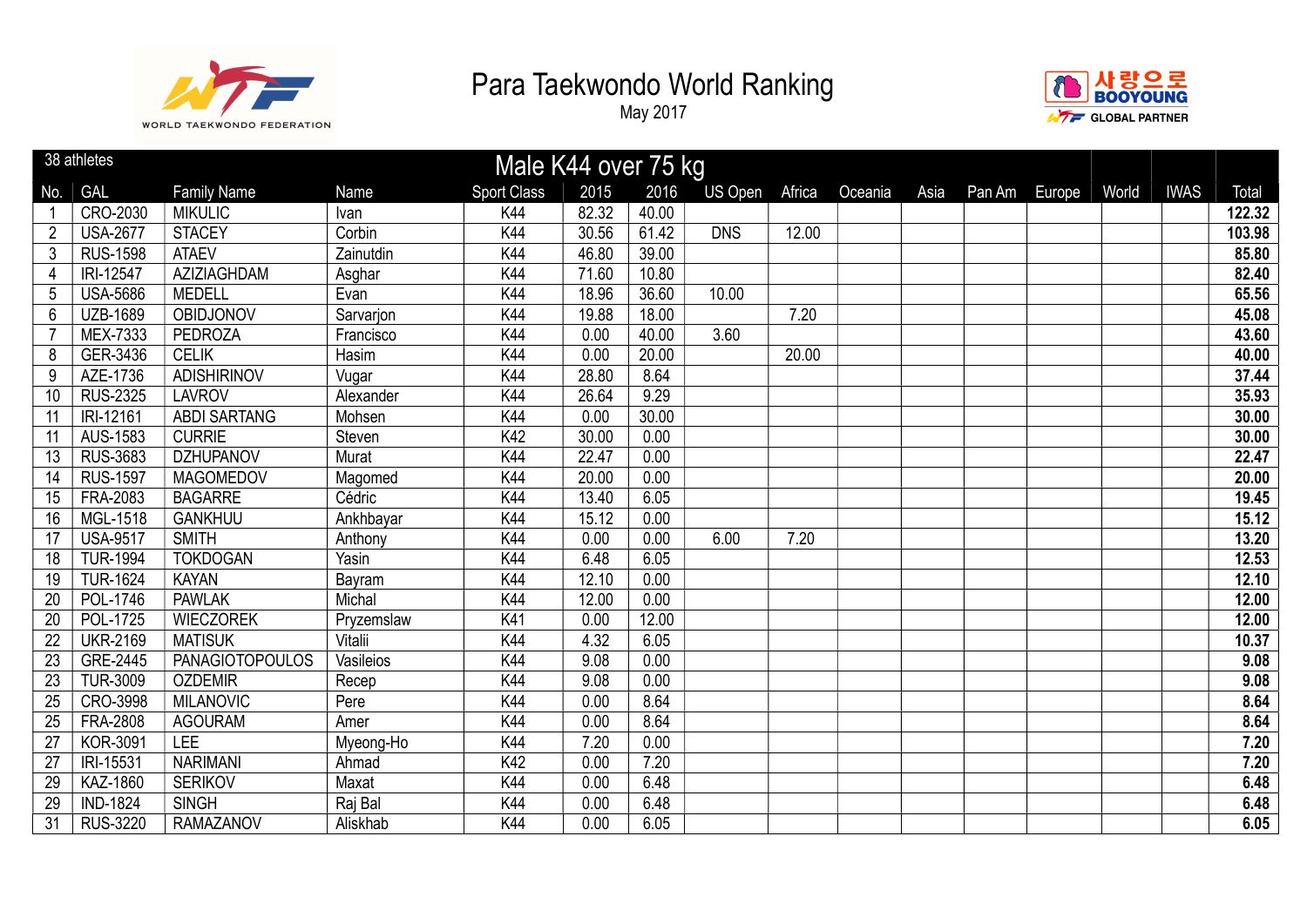





| 31 | <b>HUN-1636</b> | <b>KISS</b>       | Zoltan     | K44 | 0.00 | 6.05 |      |  |  |  | 6.05 |
|----|-----------------|-------------------|------------|-----|------|------|------|--|--|--|------|
| 33 | <b>KOR-4253</b> | <b>KIM</b>        | Myung-hwan | K44 | 0.00 | 4.54 |      |  |  |  | 4.54 |
| 34 | MGL-1563        | <b>ALYEKSANDR</b> | Nyamganid  | K44 | 4.32 | 0.00 |      |  |  |  | 4.32 |
| 34 | <b>MDA-1615</b> | STRATENCO         | Grigore    | K44 | 4.32 | 0.00 |      |  |  |  | 4.32 |
| 36 | <b>USA-5364</b> | <b>BIRCH</b>      | Johnny     | K44 | 0.00 | 0.00 | 3.60 |  |  |  | 3.60 |
| 37 | <b>KAZ-2949</b> | <b>DOMBAYEV</b>   | Nurlan     | K43 | 0.00 | 3.02 |      |  |  |  | 3.02 |
| 38 | <b>TPE-2549</b> | <b>CHEN</b>       | Sheng-Ting | K44 | 0.00 | 0.00 | 2.16 |  |  |  | 2.16 |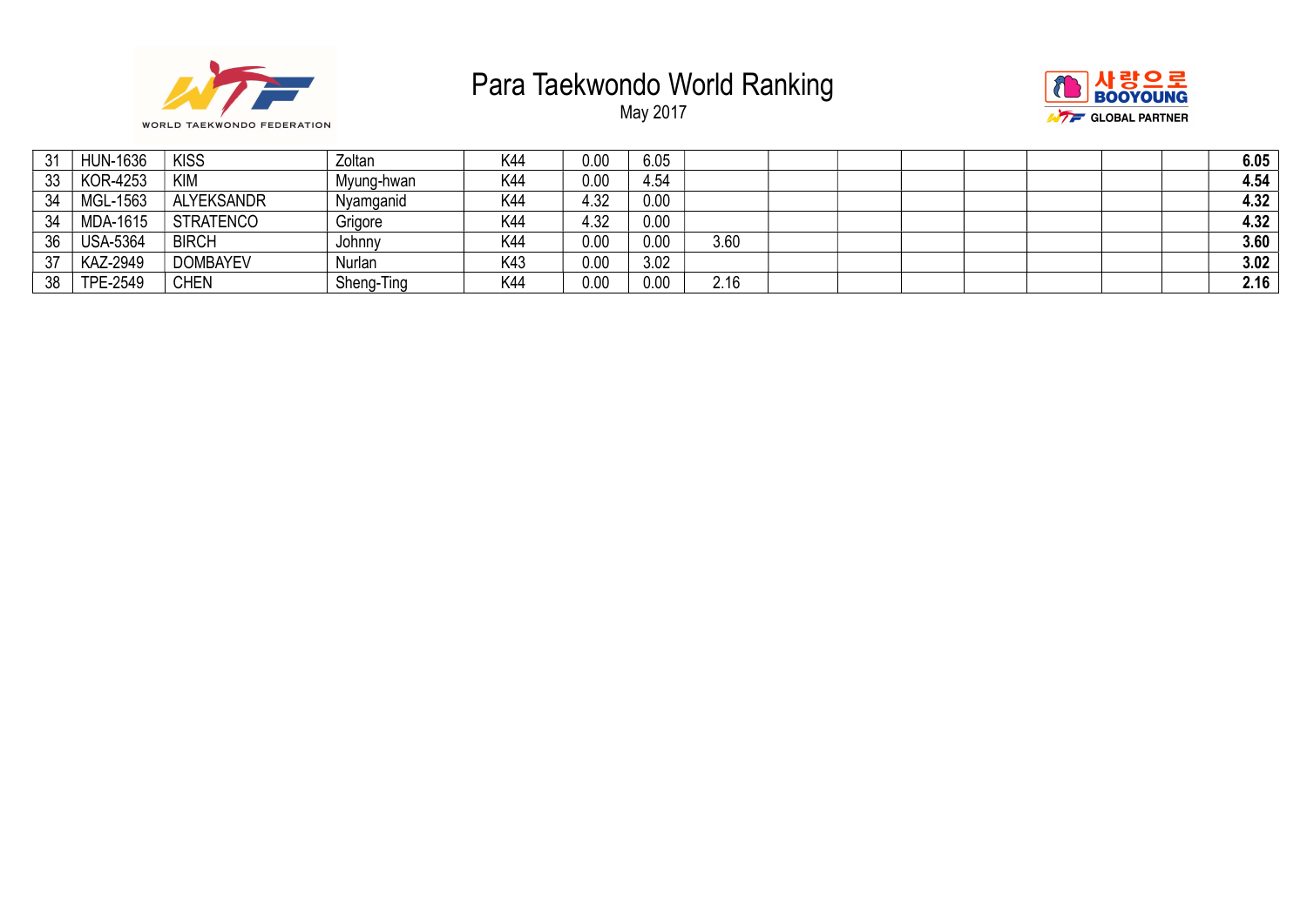

May 2017



|    | 11 athletes     |                      |              | Male K43 under 61 kg |       |       |         |        |         |      |                       |             |        |
|----|-----------------|----------------------|--------------|----------------------|-------|-------|---------|--------|---------|------|-----------------------|-------------|--------|
| No | <b>GAL</b>      | <b>Family Name</b>   | Name         | <b>Sport Class</b>   | 2015  | 2016  | US Open | Africa | Oceania | Asia | Pan Am   Europe World | <b>IWAS</b> | Total  |
|    | <b>FRA-1579</b> | <b>KONG</b>          | <b>Bopha</b> | K43                  | 60.00 | 59.00 | 10.00   | 20.00  |         |      |                       |             | 149.00 |
|    | ESP-1607        | <b>VIDAL ALVAREZ</b> | Alejandro    | K43                  | 41.60 | 60.00 |         | 12.00  |         |      |                       |             | 113.60 |
|    | AZE-1920        | <b>ABBASOV</b>       | Namig        | K43                  | 63.60 | 14.40 |         |        |         |      |                       |             | 78.00  |
|    | GUA-1532        | MEJÍA                | Gersson      | K43                  | 36.00 | 24.00 |         |        |         |      |                       |             | 60.00  |
| 5  | CAN-8464        | CAPPELLO             | Anthony      | K43                  | 5.00  | 29.10 | 6.00    |        |         |      |                       |             | 40.10  |
| 6  | MGL-1516        | <b>TSERENDOLGOR</b>  | Davaachuluu  | K43                  | 18.00 | 18.00 |         |        |         |      |                       |             | 36.00  |
|    | <b>VEN-1605</b> | <b>FIGUEROA</b>      | Orlando      | K43                  | 12.96 | 14.40 |         |        |         |      |                       |             | 27.36  |
|    | <b>TUR-3010</b> | <b>YALT</b>          | Osman        | K43                  | 12.96 | 0.00  |         |        |         |      |                       |             | 12.96  |
| 9. | COL-1668        | <b>AGUDELO</b>       | Jhon         | K43                  | 0.00  | 8.64  |         |        |         |      |                       |             | 8.64   |
| 9  | <b>BRA-2004</b> | <b>ALMEIDA</b>       | Lucas        | K42                  | 0.00  | 8.64  |         |        |         |      |                       |             | 8.64   |
|    | <b>RUS-4942</b> | <b>OMAROV</b>        | Kadibagama   | K43                  | 0.00  | 8.64  |         |        |         |      |                       |             | 8.64   |

|    | 6 athletes      |                       |            | Male K43 under 75 kg |       |       |         |        |         |      |               |       |             |        |
|----|-----------------|-----------------------|------------|----------------------|-------|-------|---------|--------|---------|------|---------------|-------|-------------|--------|
| No | <b>GAL</b>      | <b>Family Name</b>    | Name       | <b>Sport Class</b>   | 2015  | 2016  | US Open | Africa | Oceania | Asia | Pan Am Europe | World | <b>IWAS</b> | Total  |
|    | <b>UKR-2036</b> | <b>SHVETS</b>         | Anton      | K43                  | 67.20 | 49.00 |         |        |         |      |               |       |             | 116.20 |
|    | AZE-1991        | <b>MIRZAYEV</b>       | Khazar     | K43                  | 36.00 | 24.00 |         |        |         |      |               |       |             | 60.00  |
|    | <b>TUR-1998</b> | <b>GOKBABA</b>        | Yasar Sami | K42*                 | 20.00 | 0.00  |         |        |         |      |               |       |             | 20.00  |
|    | <b>IRI-1577</b> | <b>JAFARZADEH</b>     | Mahmoud    | K42                  | 0.00  | 15.00 |         |        |         |      |               |       |             | 15.00  |
|    | <b>TUR-3010</b> | <b>YALT</b>           | Osman      | K43                  | 0.00  | 14.40 |         |        |         |      |               |       |             | 14.40  |
|    | <b>MAR-2648</b> | <b>ISMAILI ALAOUI</b> | Rachid     | K43                  | 0.00  | 10.80 |         |        |         |      |               |       |             | 10.80  |

\* Athlete Mr. Yasar Sami Gokbaba (TUR-1998) received was re-classified as K42 during 6th WTF World Para Taekwondo Championships and will compete in K42 in future events.

|           | 1 athlete  |                          |                                                                                                                             | Male K43 over |      | 75 kg |  |  |  |  |  |        |       |             |              |
|-----------|------------|--------------------------|-----------------------------------------------------------------------------------------------------------------------------|---------------|------|-------|--|--|--|--|--|--------|-------|-------------|--------------|
| <b>No</b> | <b>GAL</b> | Family Name <sup>1</sup> | 2015<br>Africa<br>2016<br>Oceania<br><b>Sport Class</b><br>$\overline{\mathsf{US} \mathsf{Open}}$<br>Asia<br>Pan Am<br>Name |               |      |       |  |  |  |  |  | Europe | World | <b>IWAS</b> | <b>Total</b> |
|           | KAZ-2949   | <b>DOMBAYEV</b>          | Nurlan                                                                                                                      | K4:           | 0.00 | 20.00 |  |  |  |  |  |        |       |             | 20.00        |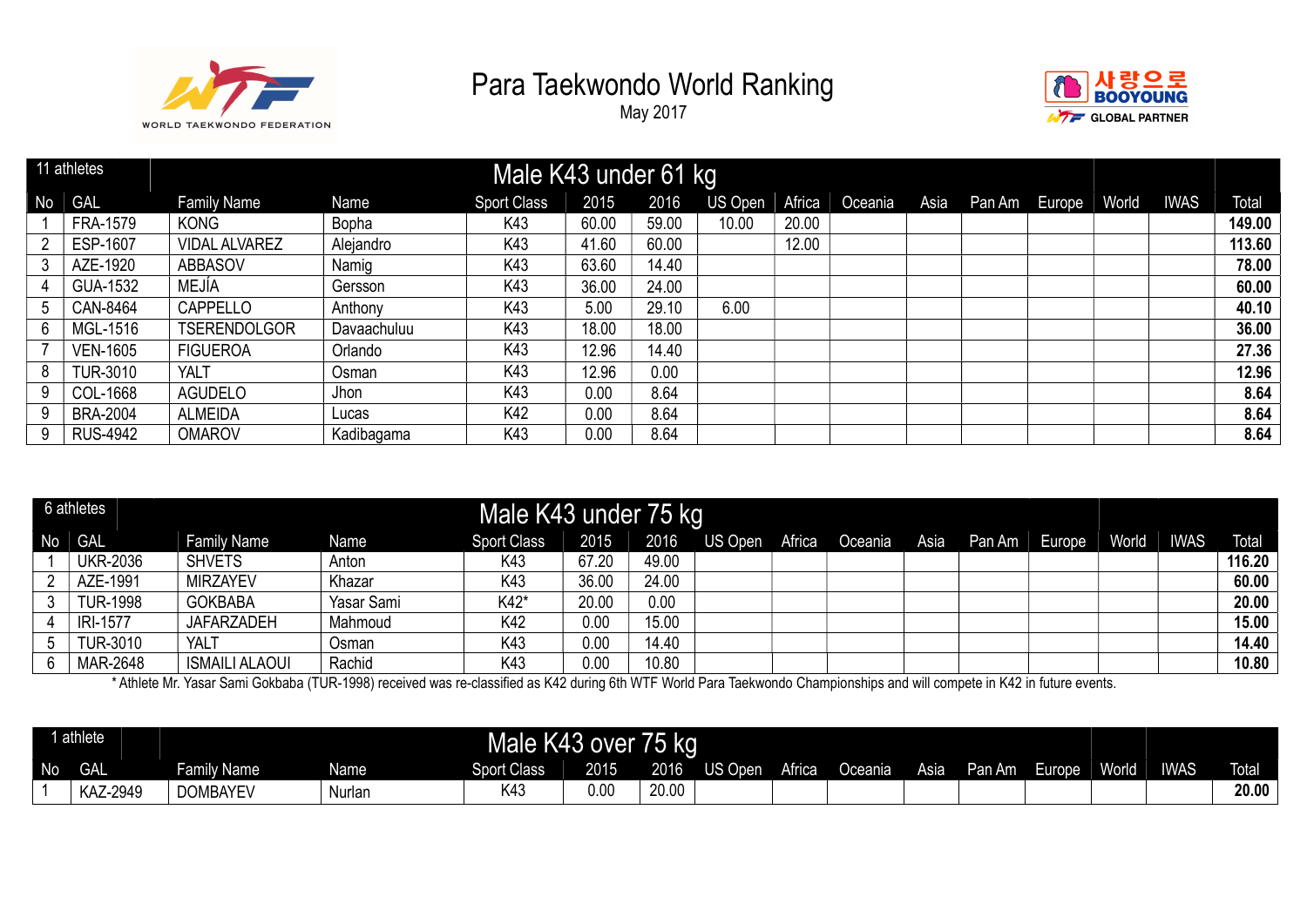

May 2017



|    | 24 athletes<br>Male K42 under 61 kg |                      |                   |                    |       |                 |        |         |      |        |        |       |             |        |
|----|-------------------------------------|----------------------|-------------------|--------------------|-------|-----------------|--------|---------|------|--------|--------|-------|-------------|--------|
| No | <b>GAL</b>                          | <b>Family Name</b>   | Name              | <b>Sport Class</b> | 2015  | US Open<br>2016 | Africa | Oceania | Asia | Pan Am | Europe | World | <b>IWAS</b> | Total  |
|    | IRI-15529                           | SADEGHIANPOUR        | Saeid             | K42                | 72.00 | 62.00           |        |         |      |        |        |       |             | 134.00 |
|    | <b>TUR-2003</b>                     | <b>SARAC</b>         | Mehmet Sami       | K42                | 71.60 | 40.00           |        |         |      |        |        |       |             | 111.60 |
| 3  | MGL-1551                            | <b>BATBAYAR</b>      | Shinebayar        | K42                | 66.80 | 38.00           |        |         |      |        |        |       |             | 104.80 |
|    | <b>RUS-3667</b>                     | <b>ALIFIRENKO</b>    | Evgenii           | K42                | 44.40 | 19.80           |        |         |      |        |        |       |             | 64.20  |
| 5  | <b>NGR-1616</b>                     | <b>UKPERA</b>        | Samson Saaondo    | K42                | 0.00  | 14.40           | 40.00  |         |      |        |        |       |             | 54.40  |
| 6  | UZB-1630                            | <b>MUHTOROV</b>      | Sanjarbek         | K42                | 26.64 | 18.48           | 7.20   |         |      |        |        |       |             | 52.32  |
|    | <b>BRA-2004</b>                     | <b>ALMEIDA</b>       | Lucas             | K42                | 0.00  | 40.00           |        |         |      |        |        |       |             | 40.00  |
| 8  | AZE-1737                            | <b>HUSEYNOV</b>      | Anar              | K42                | 20.16 | 14.40           |        |         |      |        |        |       |             | 34.56  |
| 9  | <b>RUS-1590</b>                     | <b>KRICHFALUSHIY</b> | Vladislav         | K41                | 25.20 | 5.40            |        |         |      |        |        |       |             | 30.60  |
| 10 | <b>RWA-1569</b>                     | <b>BIZUMUREMYI</b>   | Jean Marie Vianny | K42                | 0.00  | 0.00            | 24.00  |         |      |        |        |       |             | 24.00  |
| 11 | IRI-15531                           | <b>NARIMANI</b>      | Ahmad             | K42                | 20.16 | 0.00            |        |         |      |        |        |       |             | 20.16  |
| 12 | <b>KAZ-1997</b>                     | ORYNBASSAR           | Magzhan           | K42                | 17.28 | 0.00            |        |         |      |        |        |       |             | 17.28  |
| 13 | <b>MAR-1600</b>                     | EL FEDAYNI           | Abdennour         | K41                | 0.00  | 14.40           |        |         |      |        |        |       |             | 14.40  |
| 13 | <b>RWA-1591</b>                     | <b>IMANIRAKZIA</b>   | Jean Pierre       | K42                | 0.00  | 0.00            | 14.40  |         |      |        |        |       |             | 14.40  |
| 15 | <b>MAR-1737</b>                     | <b>BOUSHABI</b>      | Ridouane          | K42                | 9.08  | 0.00            |        |         |      |        |        |       |             | 9.08   |
| 16 | <b>RUS-4934</b>                     | <b>ARBAKOV</b>       | Arzhan            | K42                | 0.00  | 8.64            |        |         |      |        |        |       |             | 8.64   |
| 16 | MDA-1730                            | <b>CATARAGA</b>      | Petru             | K42                | 0.00  | 8.64            |        |         |      |        |        |       |             | 8.64   |
| 16 | AUT-1902*                           | HASSANZADA           | Hadi              | K42                | 0.00  | 8.64            |        |         |      |        |        |       |             | 8.64   |
| 16 | GHA-1599                            | <b>SANSAH</b>        | Stephen Kwasi     | K42                | 0.00  | 0.00            | 8.64   |         |      |        |        |       |             | 8.64   |
| 16 | <b>RWA-1568</b>                     | <b>NIKWIGIZE</b>     | Jean de la Croix  | K41                | 0.00  | 0.00            | 8.64   |         |      |        |        |       |             | 8.64   |
| 21 | JPN-1635                            | <b>SUGITA</b>        | Hiroki            | K42                | 4.32  | 0.00            |        |         |      |        |        |       |             | 4.32   |
| 21 | <b>IND-1873</b>                     | <b>PASWAN</b>        | Ranjan Kumar      | K42                | 0.00  | 4.32            |        |         |      |        |        |       |             | 4.32   |
| 23 | <b>IND-1869</b>                     | <b>PASWAN</b>        | Yamuna Kumar      | K42                | 0.00  | 3.02            |        |         |      |        |        |       |             | 3.02   |
| 24 | KAZ-1859                            | YERZHANOV            | Zhumagali         | K42                | 2.16  | 0.00            |        |         |      |        |        |       |             | 2.16   |

\*Refugee athlete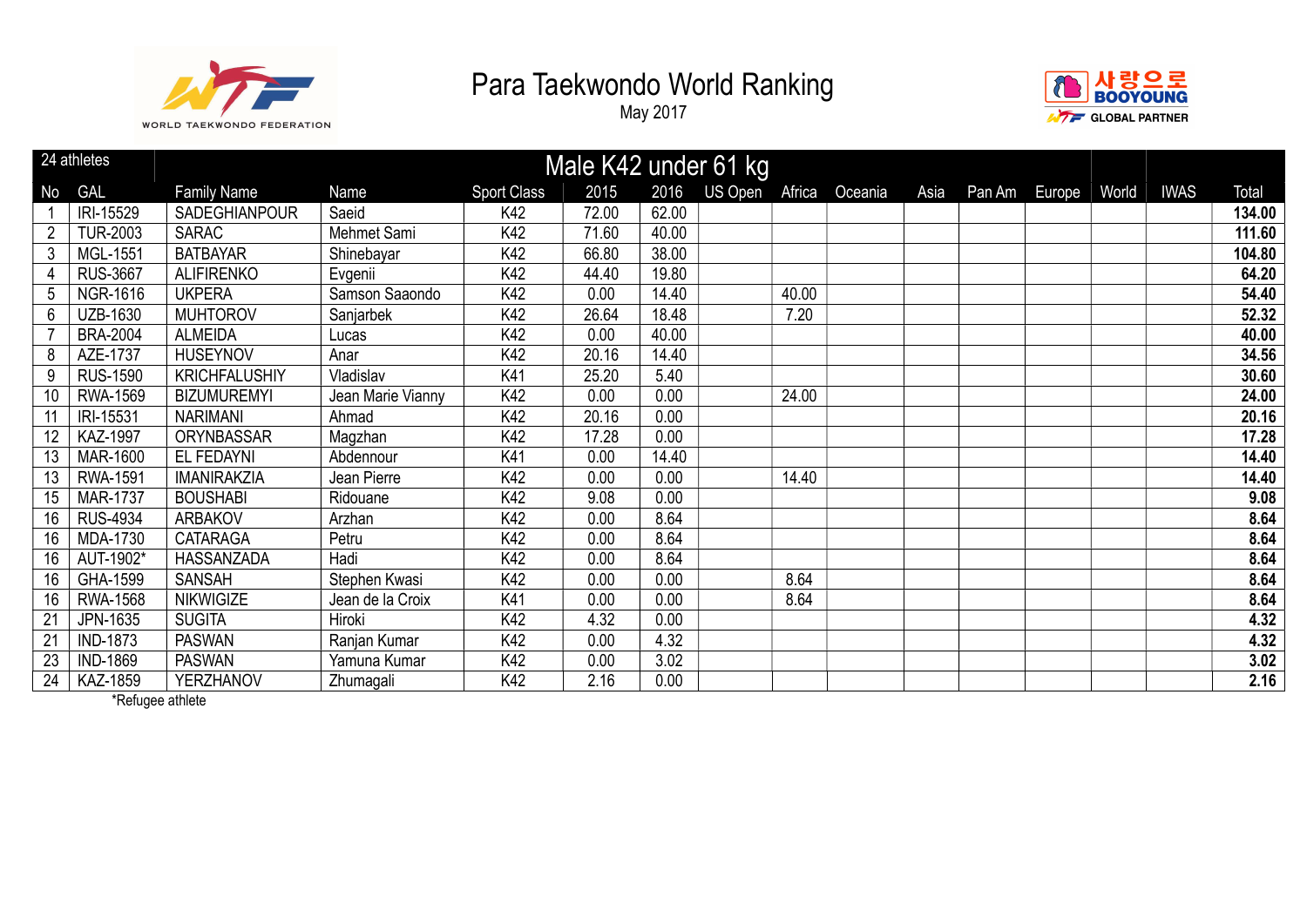



|                |                 |                    |               | 15 athletes<br>Male K42 under 75 kg |        |       |           |        |         |      |        |        |       |             |        |
|----------------|-----------------|--------------------|---------------|-------------------------------------|--------|-------|-----------|--------|---------|------|--------|--------|-------|-------------|--------|
| N <sub>o</sub> | GAL             | <b>Family Name</b> | Name          | <b>Sport Class</b>                  | 2015   | 2016  | <b>US</b> | Africa | Oceania | Asia | Pan Am | Europe | World | <b>IWAS</b> | Total  |
|                |                 |                    |               |                                     |        |       | Open      |        |         |      |        |        |       |             |        |
|                | AZE-1732        | <b>MUSLUMOV</b>    | Nijat         | K42                                 | 110.00 | 40.00 |           |        |         |      |        |        |       |             | 150.00 |
|                | IRI-1577        | <b>JAFARZADEH</b>  | Mahmoud       | K42                                 | 56.00  | 62.00 |           |        |         |      |        |        |       |             | 118.00 |
| 3              | <b>RUS-3215</b> | <b>ISTAMULOV</b>   | Lukman-Khakim | K42                                 | 38.16  | 23.40 |           |        |         |      |        |        |       |             | 61.56  |
|                | <b>USA-1585</b> | <b>ESPINOSA</b>    | Daniel        | K42                                 | 0.00   | 47.50 | 10.00     |        |         |      |        |        |       |             | 57.50  |
| 5              | POL-1745        | <b>KUBIAK</b>      | Damian        | K42                                 | 33.60  | 20.64 |           |        |         |      |        |        |       |             | 54.24  |
| 6              | AUS-1583        | <b>CURRIE</b>      | Steven        | K42                                 | 0.00   | 52.00 |           |        |         |      |        |        |       |             | 52.00  |
|                | <b>RUS-3170</b> | <b>ALEXANDROV</b>  | Victor        | K41                                 | 36.72  | 8.64  |           |        |         |      |        |        |       |             | 45.36  |
| 8              | KAZ-1862        | <b>MUKASHEV</b>    | <b>Malik</b>  | K42                                 | 16.56  | 15.12 |           |        |         |      |        |        |       |             | 31.68  |
| 8              | <b>TUR-2002</b> | <b>SERPICI</b>     | Mehmet Serkan | K42                                 | 17.28  | 14.40 |           |        |         |      |        |        |       |             | 31.68  |
| 10             | COD-1591        | <b>KALWIRA</b>     | Klose         | K42                                 | 0.00   | 0.00  |           | 24.00  |         |      |        |        |       |             | 24.00  |
|                | <b>TUR-1998</b> | <b>GOKBABA</b>     | Yasar Sami    | K42                                 | 23.76  | 0.00  |           |        |         |      |        |        |       |             | 23.76  |
| 12             | <b>UZB-1915</b> | <b>MAMAZIYAEV</b>  | Farkhodjon    | K42                                 | 0.00   | 0.00  |           | 20.00  |         |      |        |        |       |             | 20.00  |
| 13             | NEP-1583        | <b>HANG</b>        | Rohit         | K42                                 | 0.00   | 14.40 |           |        |         |      |        |        |       |             | 14.40  |
| 14             | CRC-1543        | <b>FONTANA</b>     | Andres        | K42                                 | 0.00   | 10.80 |           |        |         |      |        |        |       |             | 10.80  |
| 15             | JPN-1800        | <b>TAKAHASHI</b>   | Kentaro       | K42                                 | 0.00   | 4.32  |           |        |         |      |        |        |       |             | 4.32   |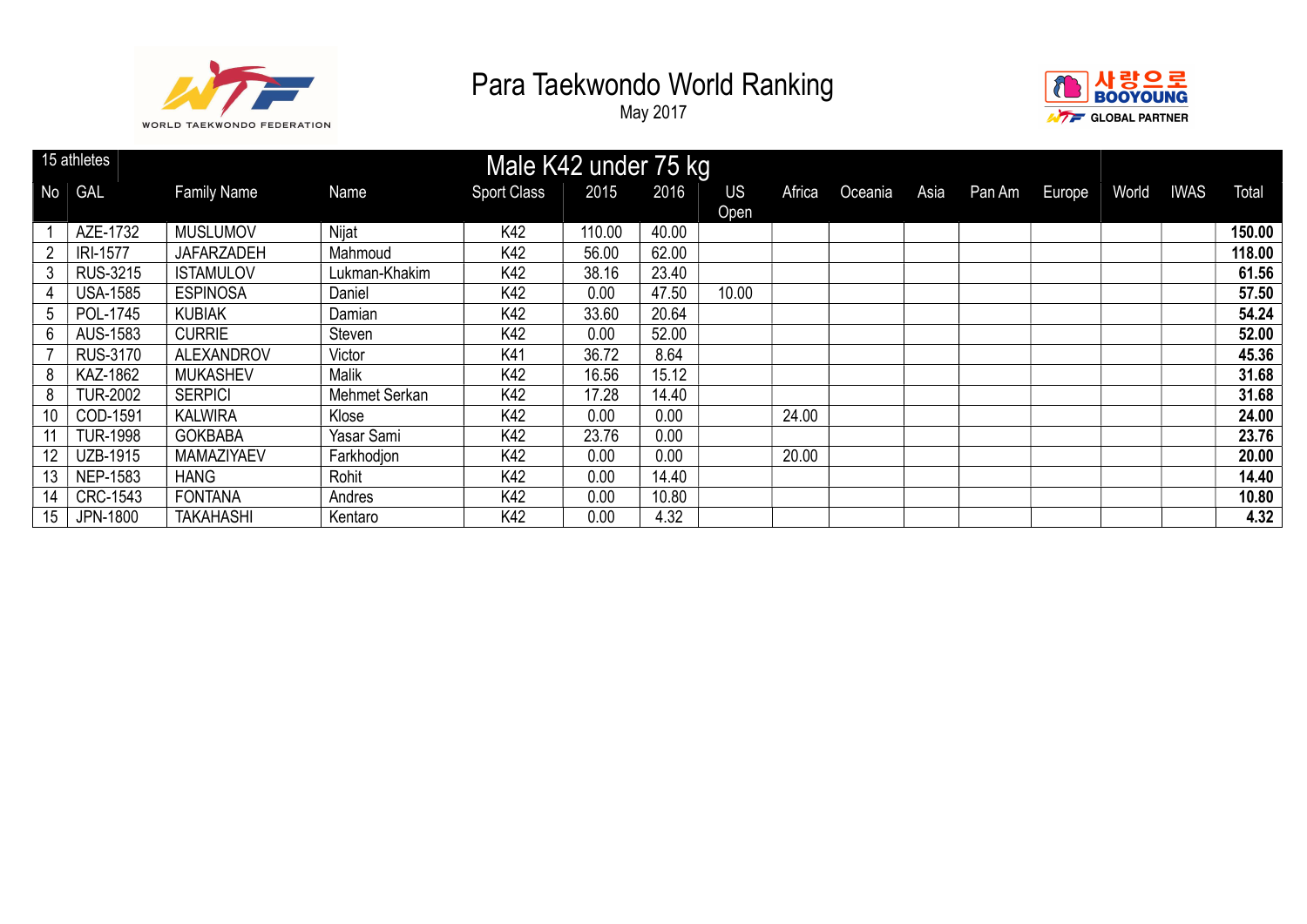



|                       | 9 athletes      |                    |            | Male K42 over 75 kg |       |       |         |        |         |      |        |        |       |             |        |
|-----------------------|-----------------|--------------------|------------|---------------------|-------|-------|---------|--------|---------|------|--------|--------|-------|-------------|--------|
| <b>No</b>             | GAL             | <b>Family Name</b> | Name       | <b>Sport Class</b>  | 2015  | 2016  | US Open | Africa | Oceania | Asia | Pan Am | Europe | World | <b>IWAS</b> | Total  |
|                       | AZE-1558        | <b>POLISHUK</b>    | Alexandr   | K42                 | 90.80 | 40.00 |         |        |         |      |        |        |       |             | 130.80 |
| $\mathbf{2}^{\prime}$ | <b>KAZ-1817</b> | OMIRALI            | Nyshan     | K42                 | 72.00 | 42.00 |         |        |         |      |        |        |       |             | 114.00 |
| 3                     | IRI-15531       | <b>NARIMANI</b>    | Ahmad      | K42                 | 0.00  | 45.20 |         |        |         |      |        |        |       |             | 45.20  |
|                       | <b>TUR-2004</b> | <b>YILDIZ</b>      | Ugur       | K42                 | 28.80 | 14.40 |         |        |         |      |        |        |       |             | 43.20  |
| 5                     | AUS-1583        | <b>CURRIE</b>      | Steven     | K42                 | 30.00 | 0.00  |         |        |         |      |        |        |       |             | 30.00  |
| 6                     | <b>RUS-1594</b> | <b>GAZZAEV</b>     | Spartak    | K41                 | 18.00 | 5.40  |         |        |         |      |        |        |       |             | 23.40  |
|                       | <b>ISR-1695</b> | CHAGAVA            | Tigran     | K42                 | 21.60 | 0.00  |         |        |         |      |        |        |       |             | 21.60  |
| 8                     | <b>IRI-1577</b> | <b>JAFARZADEH</b>  | Mahmoud    | K42                 | 10.80 | 0.00  |         |        |         |      |        |        |       |             | 10.80  |
| 9                     | <b>TUR-1998</b> | <b>GOKBABA</b>     | Yasar Sami | K42                 | 0.00  | 8.64  |         |        |         |      |        |        |       |             | 8.64   |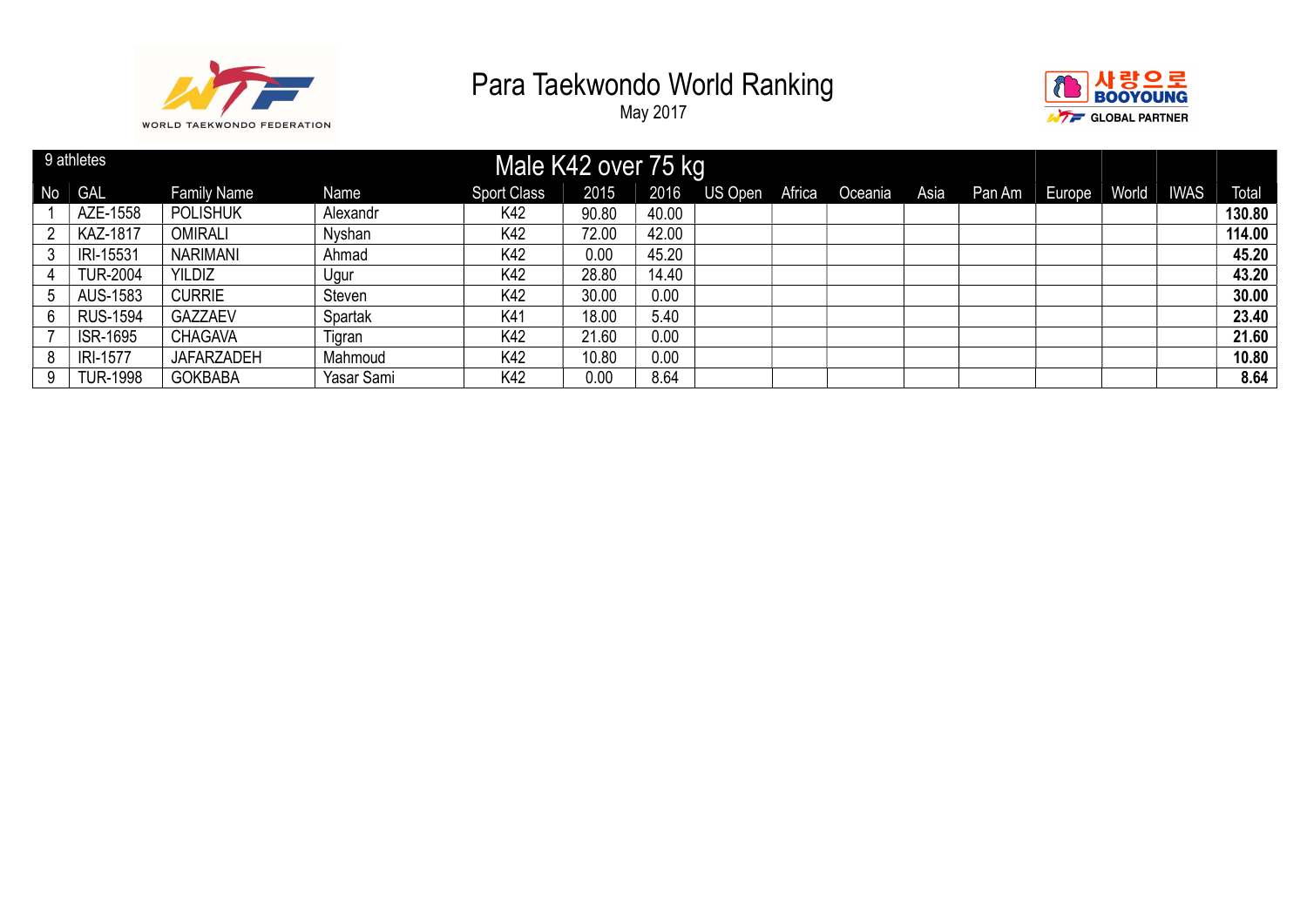



| 6 athletes |                 |                      |                  |                    | Male K41 under 61 kg |       |         |        |         |      |        |        |       |             |              |
|------------|-----------------|----------------------|------------------|--------------------|----------------------|-------|---------|--------|---------|------|--------|--------|-------|-------------|--------------|
| No.        | <b>GAL</b>      | <b>Family Name</b>   | Name             | <b>Sport Class</b> | 2015                 | 2016  | US Open | Africa | Oceania | Asia | Pan Am | Europe | World | <b>IWAS</b> | <b>Total</b> |
|            | <b>RUS-1590</b> | <b>KRICHFALUSHIY</b> | Vladislav        | K41                | 110.00               | 55.00 |         |        |         |      |        |        |       |             | 165.00       |
|            | MAR-1600        | EL FEDAYNI           | Abdennour        | K41                | 36.00                | 40.00 |         |        |         |      |        |        |       |             | 76.00        |
|            | RWA-1568        | <b>NIKWIGIZE</b>     | Jean de la Croix | K41                | 0.00                 | 0.00  |         | 40.00  |         |      |        |        |       |             | 40.00        |
|            | AZE-2171        | <b>IBADOV</b>        | Shahmir          | K41                | 0.00                 | 24.00 |         |        |         |      |        |        |       |             | 24.00        |
|            | <b>HUN-1635</b> | <b>SIMON</b>         | Csaba            | K41                | 0.00                 | 14.40 |         |        |         |      |        |        |       |             | 14.40        |
| 5          | <b>SRB-2852</b> | <b>ADAMOV</b>        | Slavko           | K41                | 0.00                 | 14.40 |         |        |         |      |        |        |       |             | 14.40        |

|     | athlete        |                        | 76<br>$15$ kg<br>under |                    |                    |       |                |        |         |      |        |         |       |             |              |
|-----|----------------|------------------------|------------------------|--------------------|--------------------|-------|----------------|--------|---------|------|--------|---------|-------|-------------|--------------|
| No. | <b>GAL</b>     | iily Name<br>-ami      | Name                   | <b>Sport Class</b> | 2015               | 2016  | US OI<br>Jpen. | Africa | Oceania | Asia | Pan Am | Europe. | World | <b>IWAS</b> | <b>Total</b> |
|     | 3170-<br>RUS-3 | <b>LEXANDROV</b><br>ΔΙ | Victo                  | K4                 | 110.0 <sub>u</sub> | 40.00 |                |        |         |      |        |         |       |             | 150.00       |

| 2 athletes |                 |                  |            |                    | Male K41 over 75 kg |       |         |        |         |      |        |        |       |             |        |
|------------|-----------------|------------------|------------|--------------------|---------------------|-------|---------|--------|---------|------|--------|--------|-------|-------------|--------|
| No.        | <b>GAL</b>      | Family Name      | Name       | <b>Sport Class</b> | 2015                | 2016  | US Open | Africa | Oceania | Asia | Pan Am | Europe | World | <b>IWAS</b> | Total  |
|            | <b>RUS-1594</b> | <b>GAZZAEV</b>   | Spartak    | K4ʻ                | 110.00              | 55.00 |         |        |         |      |        |        |       |             | 165.00 |
|            | 1725<br>POL-    | <b>WIECZOREK</b> | Przemyslaw | K41                | 48.00               | 44.00 |         |        |         |      |        |        |       |             | 92.00  |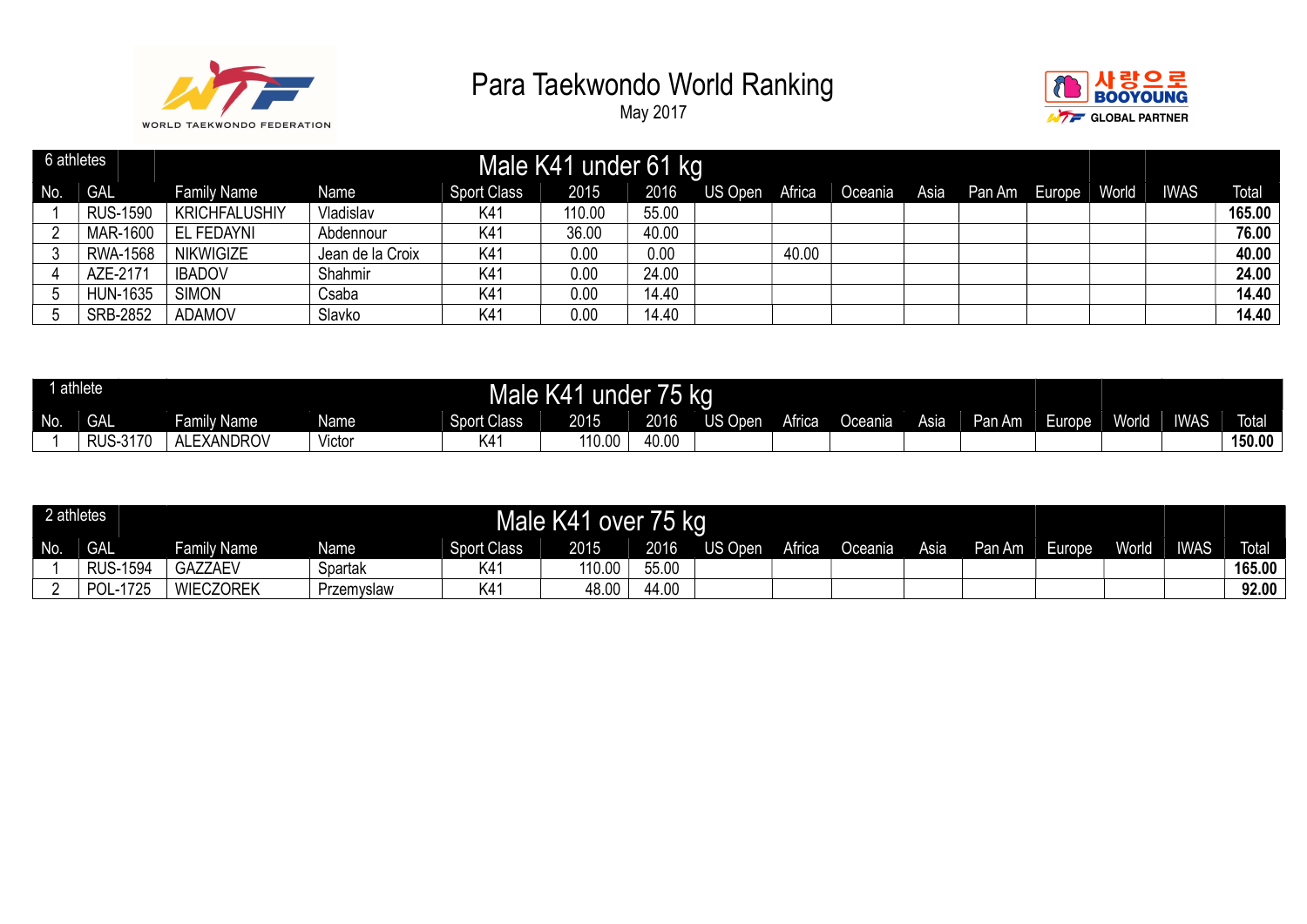



| 13 athletes |                 |                    |            |                    | Female K44 under 49 kg |       |         |        |         |      |        |        |       |             |        |
|-------------|-----------------|--------------------|------------|--------------------|------------------------|-------|---------|--------|---------|------|--------|--------|-------|-------------|--------|
| No.         | <b>GAL</b>      | <b>Family Name</b> | Name       | <b>Sport Class</b> | 2015                   | 2016  | US Open | Africa | Oceania | Asia | Pan Am | Europe | World | <b>IWAS</b> | Total  |
|             | <b>TUR-2006</b> | GÖR                | Büsra      | K44                | 110.00                 | 40.00 |         |        |         |      |        |        |       |             | 150.00 |
|             | MAR-2649        | <b>ES-SABBAR</b>   | Soukaina   | K44                | 0.00                   | 47.20 |         | 24.00  |         |      |        |        |       |             | 71.20  |
|             | AZE-1957        | <b>FATALIYEVA</b>  | Royala     | K44                | 33.60                  | 24.00 |         |        |         |      |        |        |       |             | 57.60  |
|             | MGL-1610        | KHURELBAATAR       | Enkhtuya   | K44                | 0.00                   | 50.00 |         |        |         |      |        |        |       |             | 50.00  |
| 5           | <b>UKR-2038</b> | <b>MARCHUK</b>     | Viktoriia  | K43                | 43.20                  | 0.00  |         |        |         |      |        |        |       |             | 43.20  |
| 6           | MEX-132530      | <b>ROMERO</b>      | Claudia    | K44                | 0.00                   | 40.00 |         |        |         |      |        |        |       |             | 40.00  |
|             | <b>NEP-1577</b> | <b>DHAMI</b>       | Ranjana    | K44                | 10.80                  | 22.32 |         |        |         |      |        |        |       |             | 33.12  |
| 8           | UZB-1913        | <b>ISAKOVA</b>     | Ziyodakhon | K44                | 0.00                   | 7.20  |         | 20.00  |         |      |        |        |       |             | 27.20  |
|             | AUS-104450      | <b>FOURNIE</b>     | Kara       | K44                | 0.00                   | 24.00 |         |        |         |      |        |        |       |             | 24.00  |
| 10          | <b>IND-1825</b> |                    | Sonali     | K42                | 0.00                   | 10.80 | 10.00   |        |         |      |        |        |       |             | 20.80  |
|             | <b>RUS-3198</b> | <b>MAGOMEDOVA</b>  | Sakinat    | K41                | 18.00                  | 0.00  |         |        |         |      |        |        |       |             | 18.00  |
|             | SRB-2863        | <b>BACKO</b>       | Dejana     | K41                | 0.00                   | 0.00  |         | 7.20   |         |      |        |        |       |             | 7.20   |
| 13          | <b>USA-9538</b> | <b>BARR</b>        | Lydia      | K44                | 0.00                   | 0.00  | 6.00    |        |         |      |        |        |       |             | 6.00   |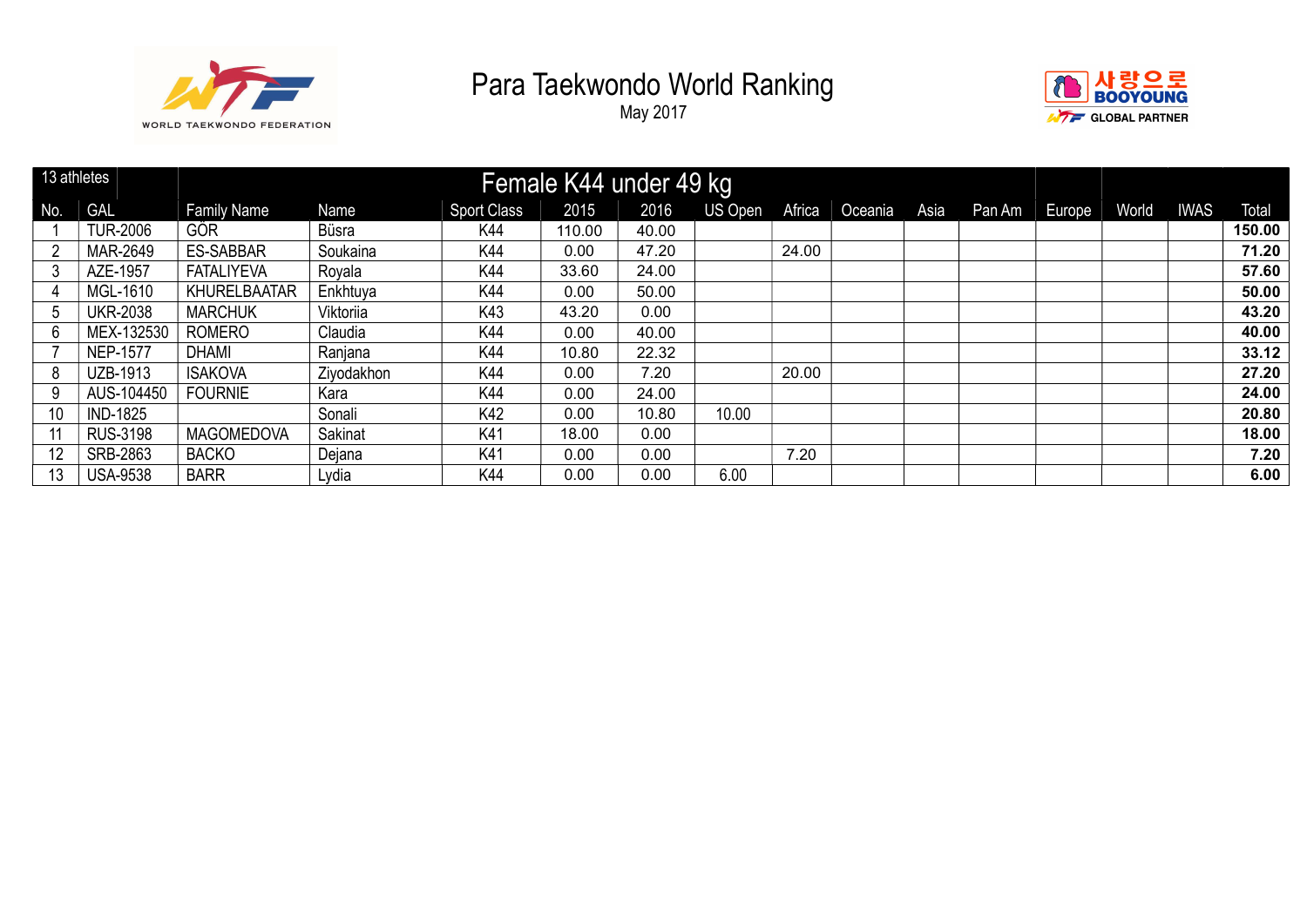



|     | 19 athletes     |                       |                |                    | Female K44 under 58 kg |       |         |        |         |      |        |        |       |             |        |
|-----|-----------------|-----------------------|----------------|--------------------|------------------------|-------|---------|--------|---------|------|--------|--------|-------|-------------|--------|
| No. | <b>GAL</b>      | <b>Family Name</b>    | Name           | <b>Sport Class</b> | 2015                   | 2016  | US Open | Africa | Oceania | Asia | Pan Am | Europe | World | <b>IWAS</b> | Total  |
|     | <b>DEN-1587</b> | <b>GJESSING</b>       | Lisa           | K44                | 80.00                  | 40.00 |         |        |         |      |        |        |       |             | 120.00 |
|     | <b>RUS-1604</b> | <b>RAMAZANOVA</b>     | Ayshat         | K44                | 78.00                  | 39.00 |         |        |         |      |        |        |       |             | 117.00 |
| 3   | <b>NGR-1620</b> | <b>OBAZUAYE</b>       | Faith          | K44                | 0.00                   | 40.00 |         | 40.00  |         |      |        |        |       |             | 80.00  |
| 4   | RUS-3219        | <b>SALIMGEREEVA</b>   | Mariyam        | K44                | 28.08                  | 23.40 |         |        |         |      |        |        |       |             | 51.48  |
| 5   | <b>RUS-3188</b> | <b>BELIAEVA</b>       | Elena          | K44                | 46.80                  | 0.00  |         |        |         |      |        |        |       |             | 46.80  |
| 6   | <b>NEP-1553</b> | <b>BHANDARI</b>       | Sita           | K44                | 23.76                  | 18.00 |         |        |         |      |        |        |       |             | 41.76  |
|     | MEX-132441      | <b>VARGAS RAMIREZ</b> | Angelica       | K44                | 0.00                   | 40.00 |         |        |         |      |        |        |       |             | 40.00  |
| 8   | <b>TUR-1997</b> | <b>DEMIRAL</b>        | Gulsun         | K44                | 28.80                  | 0.00  |         |        |         |      |        |        |       |             | 28.80  |
| 9   | <b>RUS-3222</b> | <b>ABDULOVA</b>       | Sevil          | K41                | 19.44                  | 8.64  |         |        |         |      |        |        |       |             | 28.08  |
| 10  | <b>RWA-1588</b> | <b>RUKUNDO</b>        | Consolee       | K44                | 0.00                   | 0.00  |         | 24.00  |         |      |        |        |       |             | 24.00  |
|     | KAZ-2915        | <b>DOSMALOVA</b>      | Kamilya        | K44                | 0.00                   | 15.12 |         |        |         |      |        |        |       |             | 15.12  |
| 12  | AFG-1832        | <b>KHUDADADI</b>      | Zakia          | K44                | 0.00                   | 12.00 |         |        |         |      |        |        |       |             | 12.00  |
| 13  | <b>USA-6580</b> | <b>SALINARO</b>       | <b>Brianna</b> | K42                | 0.00                   | 0.00  | 10.00   |        |         |      |        |        |       |             | 10.00  |
| 14  | <b>TUR-2971</b> | <b>GURDAL</b>         | Gamze          | K44                | 0.00                   | 8.64  |         |        |         |      |        |        |       |             | 8.64   |
| 14  | SRB-2855        | <b>SIMANIC TOMIC</b>  | Ana            | K44                | 0.00                   | 8.64  |         |        |         |      |        |        |       |             | 8.64   |
| 16  | <b>UKR-2037</b> | <b>HRANKINA</b>       | Oksana         | K44                | 0.00                   | 6.05  |         |        |         |      |        |        |       |             | 6.05   |
| 17  | JAM-1612        | <b>HINES</b>          | Shauna-Kay     | K44                | 0.00                   | 0.00  | 6.00    |        |         |      |        |        |       |             | 6.00   |
| 18  | AZE-1735        | <b>MAMMADOVA</b>      | Aynur          | K44                | 4.32                   | 0.00  |         |        |         |      |        |        |       |             | 4.32   |
| 18  | <b>TUR-2972</b> | <b>TUNCAY</b>         | Serife         | K44                | 4.32                   | 0.00  |         |        |         |      |        |        |       |             | 4.32   |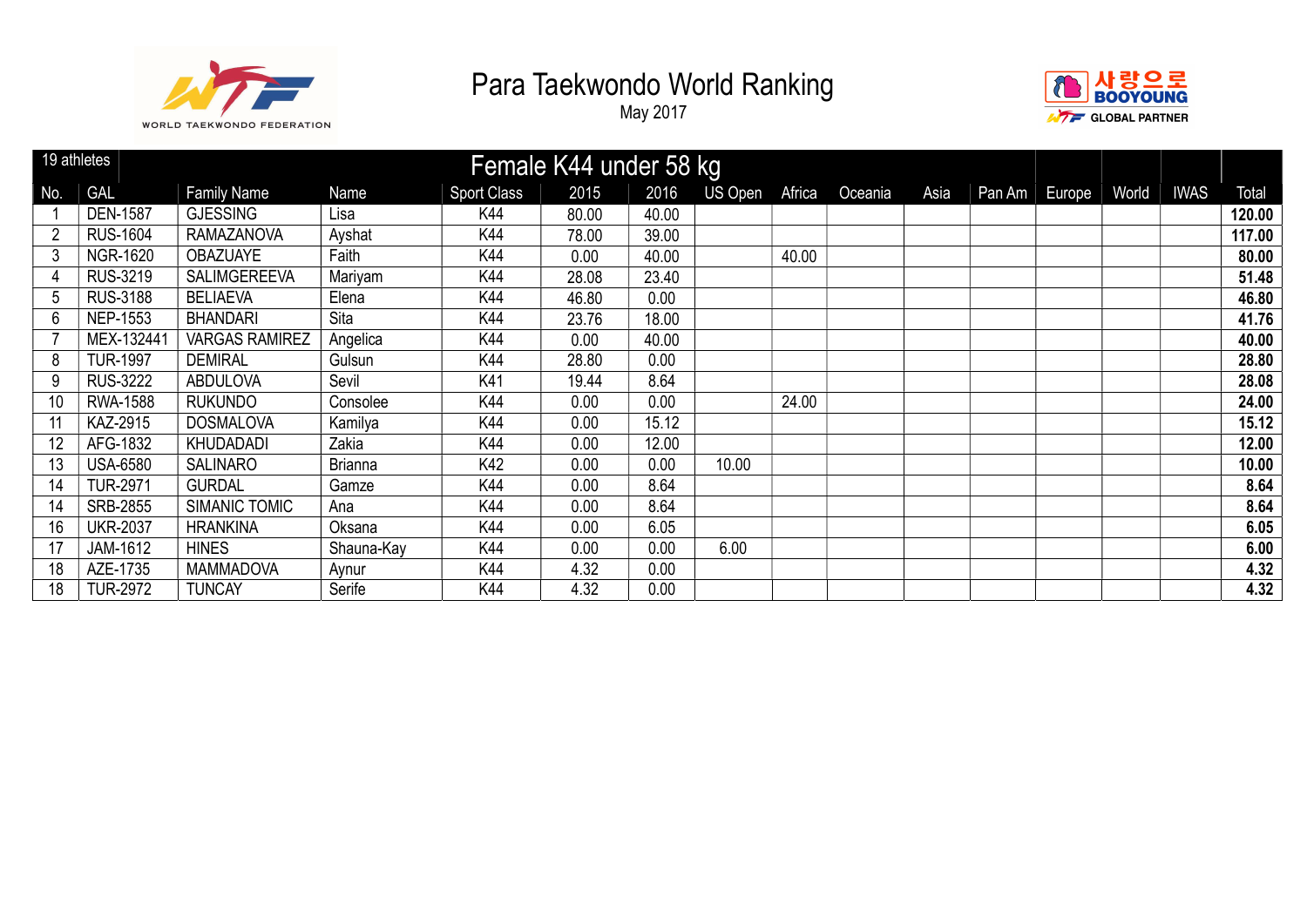



|     | 12 athletes     |                       |               |                    | Female K44 over 58 kg |       |         |        |         |      |        |        |       |             |              |
|-----|-----------------|-----------------------|---------------|--------------------|-----------------------|-------|---------|--------|---------|------|--------|--------|-------|-------------|--------------|
| No. | <b>GAL</b>      | <b>Family Name</b>    | Name          | <b>Sport Class</b> | 2015                  | 2016  | US Open | Africa | Oceania | Asia | Pan Am | Europe | World | <b>IWAS</b> | <b>Total</b> |
|     | MAR-1739        | <b>AKERMACH</b>       | Rajae         | K44                | 36.00                 | 52.00 |         | 40.00  |         |      |        |        |       |             | 128.00       |
| - 2 | GBR-1531        | <b>TRUESDALE</b>      | Amy           | K44                | 59.60                 | 53.50 |         |        |         |      |        |        |       |             | 113.10       |
|     | AZE-1735        | <b>MAMMADOVA</b>      | Aynur         | K44                | 90.00                 | 14.40 |         |        |         |      |        |        |       |             | 104.40       |
|     | <b>FRA-2084</b> | <b>SCHIEL</b>         | Laura         | K44                | 28.80                 | 56.90 | 6.00    | 12.00  |         |      |        |        |       |             | 103.70       |
| 5   | <b>TUR-2971</b> | <b>GURDAL</b>         | Gamze         | K44                | 35.76                 | 0.00  |         |        |         |      |        |        |       |             | 35.76        |
| 6   | TUR-2005        | <b>TURGUT</b>         | Kadriye       | K44                | 20.16                 | 0.00  |         |        |         |      |        |        |       |             | 20.16        |
|     | GHA-1637        | AWUDU                 | Kubura        | K44                | 0.00                  | 0.00  |         | 14.40  |         |      |        |        |       |             | 14.40        |
| 8   | GRE-2725        | <b>SOTIRIOU</b>       | Maria Antonia | K44                | 12.96                 | 0.00  |         |        |         |      |        |        |       |             | 12.96        |
| 9   | <b>JPN-1864</b> | <b>OTA</b>            | Shoko         | K44                | 0.00                  | 10.80 |         |        |         |      |        |        |       |             | 10.80        |
| 9   | <b>IND-1829</b> | <b>ARORA</b>          | Veena         | K44                | 0.00                  | 10.80 |         |        |         |      |        |        |       |             | 10.80        |
|     | <b>USA-7998</b> | <b>FENCIL</b>         | Alyssa        | K44                | 0.00                  | 0.00  | 10.00   |        |         |      |        |        |       |             | 10.00        |
| 12  | MEX-132573      | <b>GARCIA QUIJANO</b> | Jessica       | K44                | 0.00                  | 0.00  | 3.60    |        |         |      |        |        |       |             | 3.60         |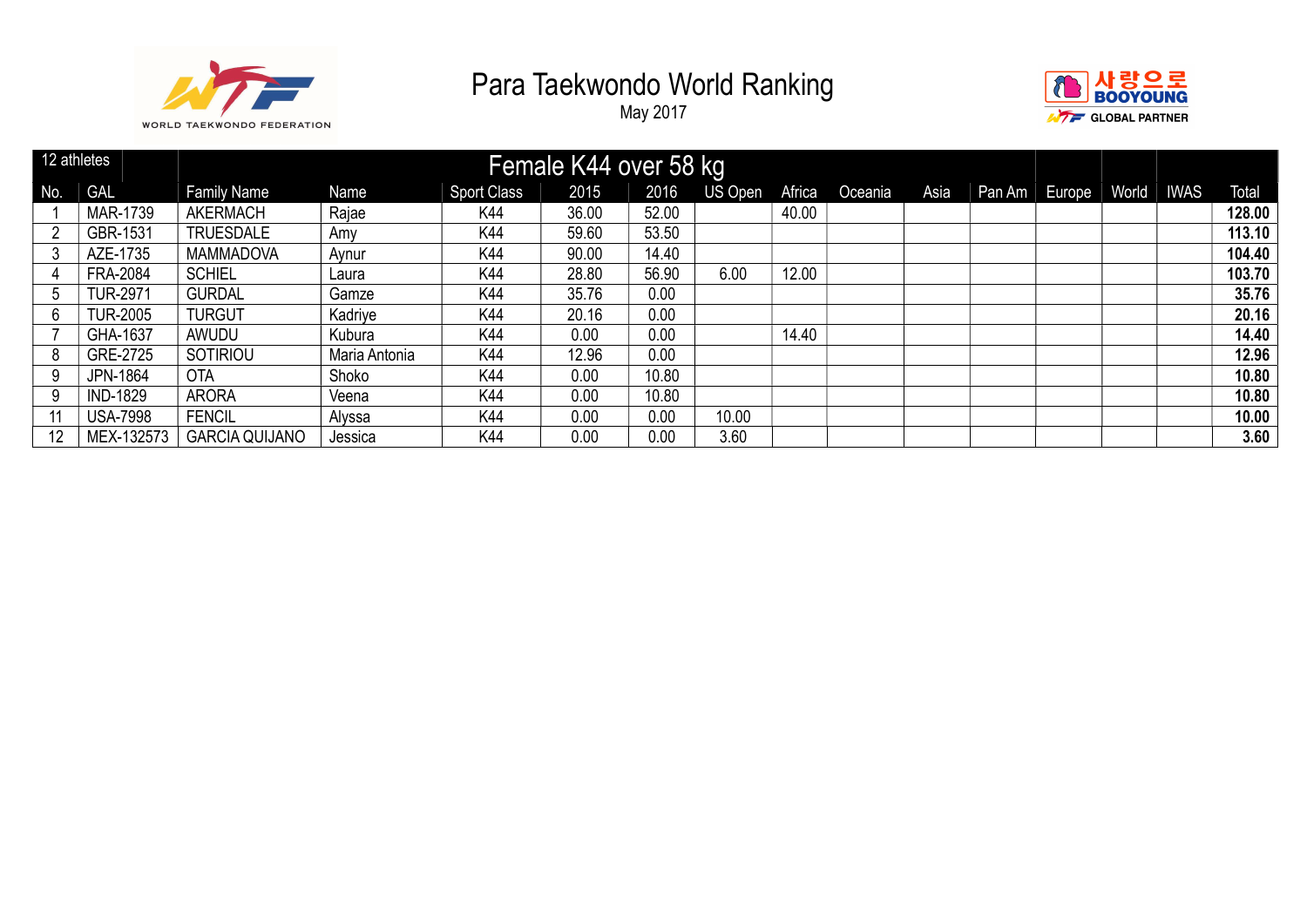



| 3 athletes |                 |                    |           |                    | Female K43 under 49 kg |       |                |        |         |      |        |        |       |             |              |
|------------|-----------------|--------------------|-----------|--------------------|------------------------|-------|----------------|--------|---------|------|--------|--------|-------|-------------|--------------|
| No.        | <b>GAL</b>      | <b>Family Name</b> | Name      | <b>Sport Class</b> | 2015                   | 2016  | <b>US Open</b> | Africa | Oceania | Asia | Pan Am | Europe | World | <b>IWAS</b> | <b>Total</b> |
|            | <b>UKR-2038</b> | <b>MARCHUK</b>     | Viktoriia | K43                | 80.00                  | 40.00 |                |        |         |      |        |        |       |             | 120.00       |
|            | SRB-2861        | <b>JOVANOVIC</b>   | Daniela   | K43                | 0.00                   | 14.40 |                |        |         |      |        |        |       |             | 14.40        |
|            | <b>IND-1825</b> |                    | Sonali    | K42                | 0.00                   | 12.00 |                |        |         |      |        |        |       |             | 12.00        |

| 2 athletes |                 |                    |           |                    | Female K43 over 58 kg |       |         |        |         |      |        |         |              |             |              |
|------------|-----------------|--------------------|-----------|--------------------|-----------------------|-------|---------|--------|---------|------|--------|---------|--------------|-------------|--------------|
| No.        | <b>GAL</b>      | <b>Family Name</b> | Name      | <b>Sport Class</b> | 2015                  | 2016  | US Open | Africa | Oceania | Asia | Pan Am | Europe. | <b>World</b> | <b>IWAS</b> | <b>Total</b> |
|            | <b>TUR-6495</b> | <b>EMEKSIZ</b>     | Seyma Nur | K43                | 0.00                  | 40.00 |         |        |         |      |        |         |              |             | 40.00        |
|            | <b>TUR-2007</b> | <b>KARATAY</b>     | Ayse Dudu | K42                | 0.00                  | 24.00 |         |        |         |      |        |         |              |             | 24.00        |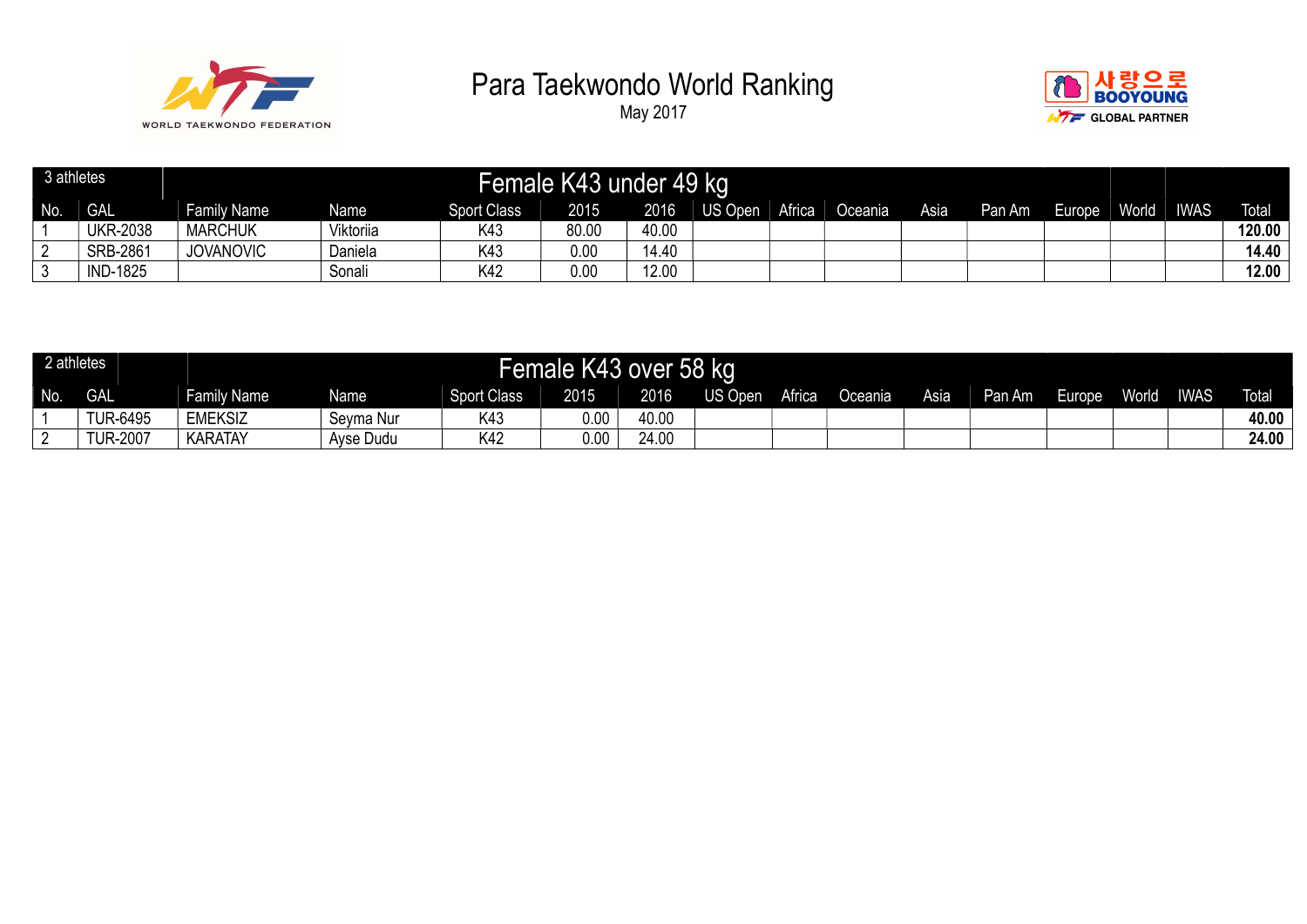



| 3 athletes |                 |                    |         |                    |       | Female K42 under 49 kg |                |        |         |      |        |        |       |             |              |
|------------|-----------------|--------------------|---------|--------------------|-------|------------------------|----------------|--------|---------|------|--------|--------|-------|-------------|--------------|
| No.        | <b>GAL</b>      | <b>Family Name</b> | Name    | <b>Sport Class</b> | 2015  | 2016                   | <b>US Open</b> | Africa | Oceania | Asia | Pan Am | Europe | World | <b>IWAS</b> | <b>Total</b> |
|            | <b>RUS-3198</b> | <b>MAGOMEDOVA</b>  | Sakinat | K41                | 80.00 | 0.00                   |                |        |         |      |        |        |       |             | 80.00        |
|            | <b>IND-1825</b> |                    | Sonali  | K42                | 0.00  | 50.00                  | 10.00          |        |         |      |        |        |       |             | 60.00        |
| . J        | <b>TUR-2970</b> | <b>BILEK</b>       | Nurgul  | K42                | 48.00 | 0.00                   |                |        |         |      |        |        |       |             | 48.00        |

|     | athlete         |                    |                |                    | <b>Female K42</b> | under 58 kg |         |        |                |      |        |       |       |             |              |
|-----|-----------------|--------------------|----------------|--------------------|-------------------|-------------|---------|--------|----------------|------|--------|-------|-------|-------------|--------------|
| No. | <b>GAL</b>      | <b>Family Name</b> | Name           | <b>Sport Class</b> | 2015              | 2016        | US Open | Africa | <b>Preania</b> | Asia | Pan Am | urope | World | <b>IWAS</b> | <b>Total</b> |
|     | <b>RWA-1588</b> | <b>RUKUNDO</b>     | Consolee       | K42                | 0.00              | 0.00        |         | 40.00  |                |      |        |       |       |             | 40.00        |
| ົ   | <b>USA-6580</b> | <b>SALINARO</b>    | <b>Brianna</b> | K42                | 0.00              | 15.00       | 10.00   |        |                |      |        |       |       |             | 25.00        |

| 2 athletes |                 |                 |           |                    | Female K42 over 58 kg |       |         |        |         |      |        |        |              |             |        |
|------------|-----------------|-----------------|-----------|--------------------|-----------------------|-------|---------|--------|---------|------|--------|--------|--------------|-------------|--------|
| No.        | <b>GAL</b>      | Family Name     | Name      | <b>Sport Class</b> | 2015                  | 2016  | US Open | Africa | Oceania | Asia | Pan Am | Europe | <b>World</b> | <b>IWAS</b> | Total  |
|            | <b>TUR-2007</b> | <b>KARATAY</b>  | Ayse Dudu | K42                | 74.00                 | 40.00 |         |        |         |      |        |        |              |             | 114.00 |
|            | <b>RUS-3221</b> | <b>IRAZIEVA</b> | Zaira     | K42                | 102.00                |       |         |        |         |      |        |        |              |             | 102.00 |